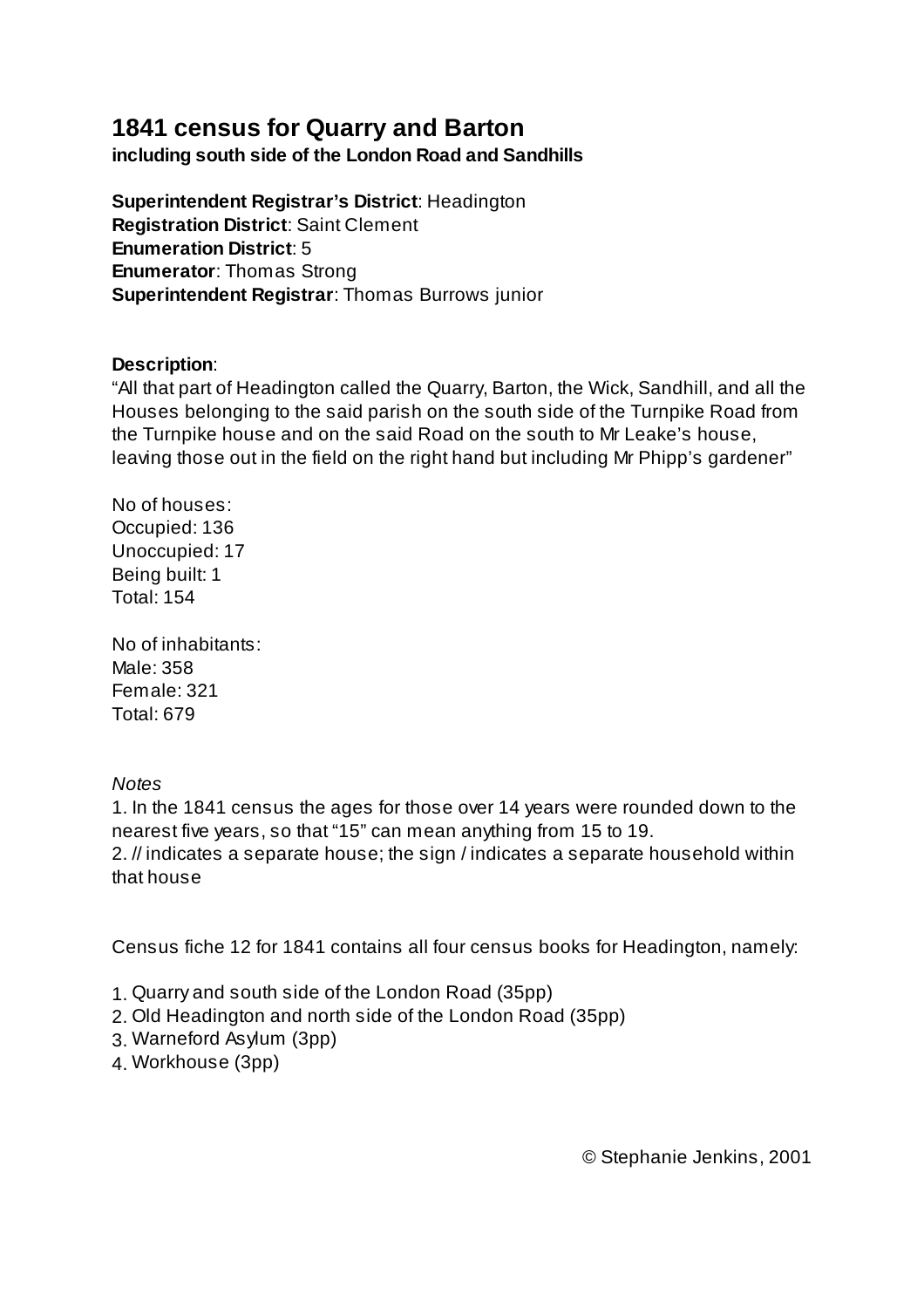|                   | Place                                            | <b>SURNAME</b>                      | <b>First names</b> | Age              | МF     | Occupation                                     | <b>Born in County</b> | Page           |
|-------------------|--------------------------------------------------|-------------------------------------|--------------------|------------------|--------|------------------------------------------------|-----------------------|----------------|
| 11                | <b>Headington Quarry</b>                         | <b>HEDGES</b>                       | George             | 30               | M      | Labourer                                       | Yes                   | $\mathbf{1}$   |
|                   | <b>Headington Quarry</b>                         | <b>HEDGES</b>                       | Susan              | 30               | F      |                                                | <b>No</b>             | $\mathbf{1}$   |
|                   | <b>Headington Quarry</b>                         | <b>HEDGES</b>                       | John               | 6                | F      |                                                | Yes                   | $\mathbf{1}$   |
| $^{\prime\prime}$ | <b>Headington Quarry</b>                         | 1 unoccupied                        |                    |                  |        |                                                |                       | $\mathbf{1}$   |
| $^{\prime\prime}$ | <b>Headington Quarry</b>                         | <b>SNOW</b>                         | Thomas             | 35               | M      | Stone Merchant                                 | Yes                   | $\mathbf{1}$   |
|                   | <b>Headington Quarry</b>                         | <b>SNOW</b>                         | Mary               | 35               | F      |                                                | Yes                   | $\mathbf{1}$   |
|                   | <b>Headington Quarry</b>                         | <b>SNOW</b>                         | Charles            | 8                | М      |                                                | Yes                   | 1              |
|                   | <b>Headington Quarry</b>                         | <b>SNOW</b>                         | Ann                | 3                | F      |                                                | Yes                   | 1              |
| $^{\prime\prime}$ | <b>Headington Quarry</b>                         | <b>JONES</b>                        | James              | 30               | M      | Labourer                                       | Yes                   | 1              |
|                   | <b>Headington Quarry</b>                         | <b>JONES</b>                        | Hannah             | 30               | F      |                                                | Yes                   | $\mathbf{1}$   |
|                   | <b>Headington Quarry</b>                         | <b>JONES</b>                        | Fanny              | 6                | F      |                                                | Yes                   | 1              |
|                   | <b>Headington Quarry</b>                         | <b>JONES</b>                        | Hannah             | 3                | F      |                                                | Yes                   | $\mathbf{1}$   |
| $^{\prime\prime}$ | Barton                                           | <b>GARDNER</b>                      | Thomas             | 40               | M      | Stone Digger                                   | Yes                   | 1              |
|                   | Barton                                           | <b>GARDNER</b>                      | Jane               | 34               | F      |                                                | <b>No</b>             | 1              |
|                   | Barton                                           | <b>GARDNER</b>                      | William            | 15               | M      |                                                | Yes                   | 1              |
|                   | Barton                                           | GARDNER                             | Charles            | 14               | M      |                                                | Yes                   | 1              |
|                   | Barton                                           | <b>GARDNER</b>                      | Jonathan           | 12               | М      |                                                | Yes                   | 1              |
|                   | Barton                                           | <b>GARDNER</b>                      | Sarah              | 10               | F      |                                                | Yes                   | 1              |
|                   | Barton                                           | <b>GARDNER</b>                      | Robert             | 3                | M      |                                                | Yes                   | 1              |
|                   | Barton                                           | GARDNER                             | Thomas             | $\overline{7}$   | M      |                                                | Yes                   | 1              |
|                   | Barton                                           | <b>GARDNER</b>                      | Lucy               | 10 <sub>mo</sub> | F      |                                                | Yes                   | 1              |
| $\prime\prime$    | Barton                                           | <b>STURMAN</b>                      | Joseph             | 35               | M      | Labourer                                       | Yes                   | 1              |
|                   | Barton                                           | <b>STURMAN</b>                      | Elizabeth          | 35               | F      |                                                | Yes                   | 1              |
|                   | Barton                                           | <b>STURMAN</b>                      | Samuel             | 30               | M      | Labourer                                       | Yes                   | 1              |
|                   | Barton                                           | <b>STURMAN</b>                      | William            | 4 mo             | М      |                                                | Yes                   | $\mathbf{1}$   |
| $^{\prime\prime}$ | Barton                                           | <b>CLEMENTS</b>                     | Thomas             | 40               | M      | Labourer                                       | Yes                   | 1              |
|                   | Barton                                           | <b>CLEMENTS</b>                     | Ann                | 45               | F      |                                                | <b>No</b>             | 2              |
| $^{\prime\prime}$ | Headington Wick                                  | EELEY                               | William            | 20               | M      | Farmer                                         | Yes                   | 2              |
|                   | Headington Wick                                  | EELEY                               | Mary               | 15               | F      |                                                | Yes                   | 2              |
| $\prime$          | Headington Wick                                  | <b>SHAKESPEARE</b><br><b>HARVEY</b> | Sarah<br>William   | 65<br>30         | F      | <b>Female Servant</b>                          | <b>No</b><br>Yes      | 2<br>2         |
|                   | Headington Wick                                  |                                     |                    |                  | M      | Agricultural Labourer                          |                       |                |
|                   | <b>Headington Wick</b><br><b>Headington Wick</b> | <b>SWADLING</b><br>TRAFFORD         | James<br>John      | 20<br>20         | М<br>М | Agricultural Labourer<br>Agricultural Labourer | Yes<br>Yes            | 2<br>2         |
|                   |                                                  |                                     |                    |                  |        |                                                |                       |                |
| //                | Headington Wick                                  | <b>ALLEN</b>                        | Thomas             | 40<br>35         | M<br>F | Agricultural Labourer                          | Yes<br>Yes            | 2<br>2         |
|                   | <b>Headington Wick</b>                           | ALLEN<br>ALLEN                      | Mary<br>Eliza      | 14               | F      |                                                | Yes                   | 2              |
|                   | Headington Wick                                  |                                     |                    |                  |        |                                                |                       |                |
|                   | <b>Headington Wick</b>                           | ALLEN<br>ALLEN                      | Sarah<br>Isaac     | 11<br>9          | F<br>М |                                                | Yes<br>Yes            | 2<br>2         |
|                   | Headington Wick<br><b>Headington Wick</b>        | ALLEN                               | Elizabeth          | 7                | F      |                                                | Yes                   | $\overline{2}$ |
|                   | Headington Wick                                  | <b>ALLEN</b>                        | Matilda            | 5                | F      |                                                | Yes                   | $\overline{2}$ |
|                   | Headington Wick                                  | ALLEN                               | Amelia             | $\overline{2}$   | F      |                                                | Yes                   | 2              |
| $^{\prime\prime}$ | Barton                                           | CLARKE                              | Samuel             | 40               | M      | Agricultural Labourer                          | No                    | 2              |
|                   | Barton                                           | CLARKE                              | Sophia             | 30               | F      |                                                | Yes                   | 2              |
|                   | Barton                                           | CLARKE                              | Thomas             | 11               |        |                                                | Yes                   | $\overline{2}$ |
|                   | Barton                                           | <b>CLARKE</b>                       | James              | 9                | Μ      |                                                | Yes                   | 2              |
|                   | Barton                                           | CLARKE                              | Emma               | 7                | F      |                                                | Yes                   | 2              |
|                   | Barton                                           | CLARKE                              | Mary Ann           | 5                | F      |                                                | Yes                   | 2              |
|                   | Barton                                           | CLARKE                              | Elizabeth          | 3                | F      |                                                | Yes                   | $\mathbf{2}$   |
|                   | Barton                                           | CLARKE                              | Martha             | $\mathbf{1}$     | F      |                                                | Yes                   | 2              |
| $\prime$          | Barton                                           | <b>CRICK</b>                        | Thomas             | 20               | М      | Labourer                                       | No                    | $\overline{2}$ |
|                   | Barton                                           | CLARKE                              | Harry              | 45               | М      | Agricultural Labourer                          | No                    | 2              |
|                   | Barton                                           | <b>COLLETT</b>                      | Thomas             | 20               | М      | Agricultural Labourer                          | No                    | 3              |
| $^{\prime\prime}$ | Barton                                           | 1 unoccupied                        |                    |                  |        |                                                |                       | 3              |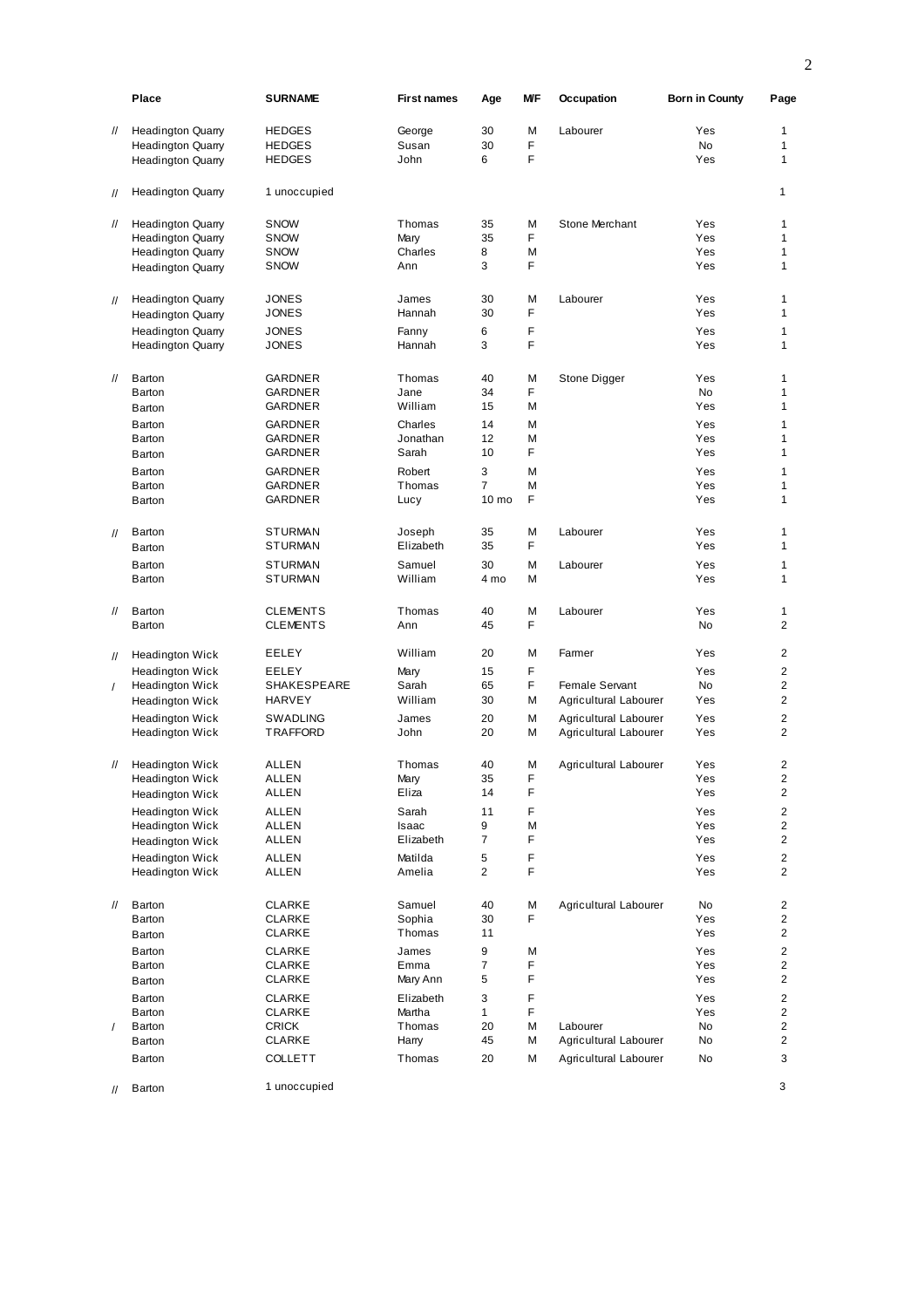| $^{\prime\prime}$ | Barton<br>Barton | <b>COOPER</b><br>COOPER | John<br>Kezia | 40<br>30 | M<br>F      | Mason                  | Yes<br>No | 3<br>3         |
|-------------------|------------------|-------------------------|---------------|----------|-------------|------------------------|-----------|----------------|
|                   | Barton           | <b>COOPER</b>           | George        | 14       | M           |                        | Yes       | 3              |
|                   | Barton           | <b>COOPER</b>           | Joseph        | 12       | M           |                        | Yes       | 3              |
|                   | Barton           | <b>COOPER</b>           | Martha        | 80       | F           |                        | Yes       | 3              |
| $\mathcal{U}$     | Barton           | <b>EDGINTON</b>         | Richard       | 45       | M           | Farmer                 | Yes       | 3              |
|                   | Barton           | <b>EDGINTON</b>         | Sarah         | 35       | F           |                        | Yes       | 3              |
|                   | Barton           | <b>EDGINTON</b>         | Thomas        | 12       | M           |                        | Yes       | 3              |
|                   | Barton           | <b>EDGINTON</b>         | William       | 10       | M           |                        | Yes       | 3              |
|                   | Barton           | <b>EDGINTON</b>         | Elizabeth     | 2        | F           |                        | Yes       | 3              |
| $^{\prime\prime}$ | Barton           | <b>TAYLOR</b>           | Charles       | 75       | M           | Labourer               | Yes       | 3              |
|                   | Barton           | <b>TAYLOR</b>           | Hannah        | 70       | F           |                        | Yes       | 3              |
| $^{\prime\prime}$ | Barton           | 1 unoccupied            |               |          |             |                        |           | 3              |
| $^{\prime\prime}$ | Barton           | <b>DREWETT</b>          | William       | 25       | M           | Labourer               | Yes       | 3              |
|                   | Barton           | <b>DREWETT</b>          | Rebecca       | 20       | F           |                        | Yes       | 3              |
| $\prime\prime$    | Barton           | <b>DREWETT</b>          | Joseph        | 55       | M           | Labourer               | Yes       | 3              |
|                   | Barton           | <b>DREWETT</b>          | Jane          | 50       | F           |                        | Yes       | 3              |
|                   | Barton           | <b>DREWETT</b>          | Richard       | 20       | M           |                        | Yes       | 3              |
|                   | Barton           | <b>DREWETT</b>          | Ann           | 15       | F           |                        | Yes       | 3              |
|                   | Barton           | <b>DREWETT</b>          | Mary          | 15       | F           |                        | Yes       | 3              |
|                   | Barton           | <b>DREWETT</b>          | James         | 15       | M           |                        | Yes       | 3              |
| $^{\prime\prime}$ | Barton           | <b>ELKERTON</b>         | William       | 45       | M           | Agricultural Labourer  | Yes       | 3              |
|                   | Barton           | <b>ELKERTON</b>         | Harriett      | 45       | F           |                        | No        | 3              |
|                   | Barton           | <b>ELKERTON</b>         | Elizabeth     | 13       | F           |                        | Yes       | 3              |
|                   | Barton           | <b>ELKERTON</b>         | John          | 10       | M           |                        | Yes       | 3              |
|                   | Barton           | <b>ELKERTON</b>         | Mary          | 8        | F           |                        | Yes       | 4              |
|                   | Barton           | <b>ELKERTON</b>         | Harriett      | 5        | F           |                        | Yes       | 4              |
|                   | Barton           | <b>BETTS</b>            | Elizabeth     | 75       | F           |                        | Yes       | 4              |
| 11                | Barton           | <b>ELKERTON</b>         | Thomas        | 40       | M           | Agricultural Labourer  | Yes       | 4              |
|                   | Barton           | <b>ELKERTON</b>         | Thomas        | 15       | M           | Agricultural Labourer  | Yes       | 4              |
| 11                | Barton           | <b>RODBRON</b>          | Charlotte     | 50       | F           | Widow                  | Yes       | 4              |
|                   | Barton           | <b>RODBRON</b>          | Prudence      | 15       | F           |                        | Yes       | 4              |
|                   | Barton           | <b>RODBRON</b>          | Richard       | 14       | M           |                        | Yes       | 4              |
|                   | Barton           | <b>RODBRON</b>          | Thomas        | 10       | M           |                        | Yes       | 4              |
| $^{\prime\prime}$ | Barton           | <b>SCRAGGS</b>          | Elizabeth     | 80       | F           |                        | Yes       | 4              |
|                   | Barton           | <b>SCRAGGS</b>          | Thomas        | 45       | M           | Agricultural Labourer  | Yes       | 4              |
|                   | Barton           | <b>SCRAGGS</b>          | Martha        | 50       | F           | Laundress              | Yes       | 4              |
|                   | Barton           | <b>SCRAGGS</b>          | Harriett      | 18       | M           | [taken from last page] | Yes       | 27             |
|                   | Barton           | <b>SCRAGGS</b>          | Thomas        | 14       | М           | Agricultural Labourer  | Yes       | 4              |
| $^{\prime\prime}$ | Barton           | <b>STEVENS</b>          | Jeremiah      | 55       | M           | Agricultural Labourer  | Yes       | 4              |
|                   | Barton           | <b>STEVENS</b>          | Ann           | 45       | F           |                        | Yes       | 4              |
|                   | Barton           | <b>STEVENS</b>          | Daniel        | 20       | Μ           | Agricultural Labourer  | Yes       | 4              |
|                   | Barton           | <b>STEVENS</b>          | Charlotte     | 20       | F           |                        | Yes       | 4              |
|                   | Barton           | <b>STEVENS</b>          | Emily         | 15       | F           |                        | Yes       | $\overline{4}$ |
|                   | Barton           | <b>STEVENS</b>          | Richard       | 15       | M           |                        | Yes       | 4              |
|                   | Barton           | <b>STEVENS</b>          | Luezer        | 14       | $\mathsf F$ |                        | Yes       | 4              |
| $^{\prime\prime}$ | Barton           | GARDNER                 | William       | 50       | M           | Agricultural Labourer  | Yes       | 4              |
|                   | Barton           | GARDNER                 | Mary          | 55       | F           |                        | Yes       | 4              |
| $^{\prime\prime}$ | Barton           | <b>PHIPPS</b>           | Charles       | 35       | M           | Labourer               | Yes       | 4              |
|                   | Barton           | <b>PHIPPS</b>           | Mary          | 30       | F           |                        | Yes       | 4              |
|                   | Barton           | <b>PHIPPS</b>           | Charles       | 10       | M           |                        | Yes       | 4              |
|                   | Barton           | <b>PHIPPS</b>           | Martha        | 7        | F           |                        | Yes       | 5              |
|                   | Barton           | <b>PHIPPS</b>           | Elizabeth     | 4        | F           |                        | Yes       | 5              |
|                   | Barton           | <b>PHIPPS</b>           | James         | 1        | М           |                        | Yes       | 5              |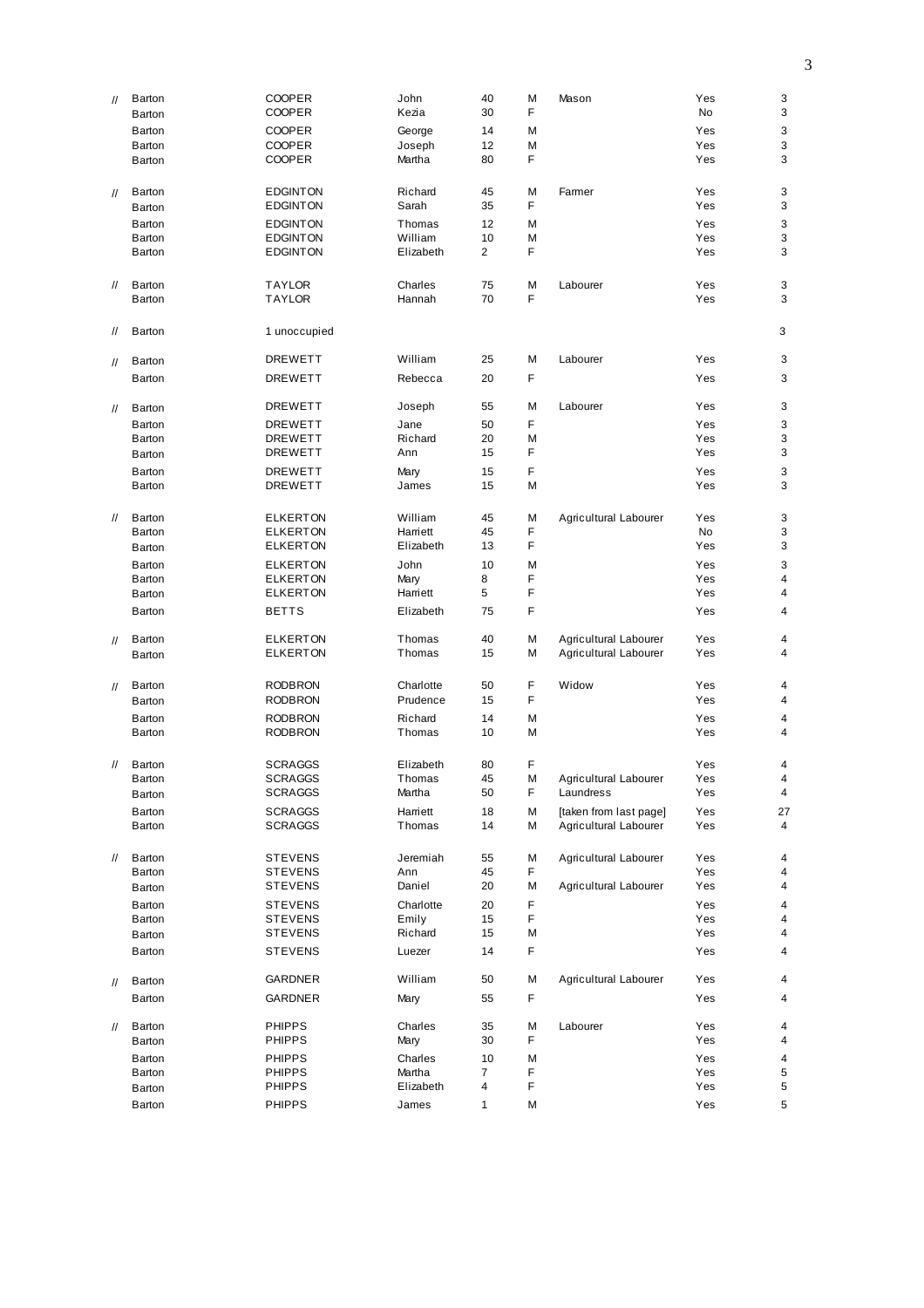| $^{\prime\prime}$ | Barton | <b>DREWETT</b>   | Joseph      | 20              | M | Labourer                | Yes | 5 |
|-------------------|--------|------------------|-------------|-----------------|---|-------------------------|-----|---|
|                   | Barton | <b>DREWETT</b>   | Martha      | 20              | F |                         | Yes | 5 |
|                   | Barton | <b>DREWETT</b>   | Jane        | 3               | F |                         | Yes | 5 |
|                   |        |                  |             |                 |   |                         |     |   |
|                   | Barton | <b>DREWETT</b>   | James       | 3m              | M |                         | Yes | 5 |
| $\prime$          | Barton | COX              | George      | 40              | M | Labourer                | Yes | 5 |
|                   | Barton | COX              | Mary Ann    | 11              | F |                         | Yes | 5 |
|                   |        |                  |             |                 |   |                         |     |   |
| $^{\prime\prime}$ | Barton | COOPER           | William     | 50              | M | Agricultural Labourer   | Yes | 5 |
|                   |        |                  |             |                 |   |                         |     |   |
|                   | Barton | <b>COOPER</b>    | Elizabeth   | 50              | F |                         | Yes | 5 |
| $\sqrt{2}$        | Barton | <b>JACOB</b>     | Thomas      | 20              | М | Labourer                | Yes | 5 |
|                   | Barton | <b>JACOB</b>     | Richard     | 15              | M | Labourer                | Yes | 5 |
|                   | Barton | <b>MORRIS</b>    | Richard     | 2               | М |                         | Yes | 5 |
|                   |        |                  |             |                 |   |                         |     |   |
| $\mathcal{U}$     | Barton | <b>MORRIS</b>    | John        | 60              | M | Agricultural Labourer   | Yes | 5 |
|                   | Barton | <b>MORRIS</b>    | Sarah       | 65              | F |                         | Yes | 5 |
|                   |        |                  |             |                 |   |                         |     |   |
|                   | Barton | <b>MORRIS</b>    | William     | 40              | M |                         | Yes | 5 |
|                   | Barton | <b>MORRIS</b>    | Elizabeth   | 20              | F |                         | Yes | 5 |
|                   | Barton | <b>MORRIS</b>    | Martha      | 5 <sub>mo</sub> | F |                         | Yes | 5 |
|                   |        |                  |             |                 |   |                         |     |   |
| $\mathcal{U}$     | Barton | <b>JACOB</b>     | James       | 70              | M | Agricultural Labourer   | Yes | 5 |
|                   | Barton | <b>JACOB</b>     | James       | 45              | M | Agricultural Labourer   | Yes | 5 |
|                   |        |                  |             |                 |   |                         |     |   |
|                   | Barton | <b>JACOB</b>     | Jane        | 40              | F |                         | Yes | 5 |
|                   | Barton | <b>JACOB</b>     | James       | 15              | M |                         | Yes | 5 |
|                   | Barton | <b>JACOB</b>     | William     | 14              | M |                         | Yes | 5 |
|                   | Barton | <b>JACOB</b>     | Susanna     | 12              | F |                         | Yes | 5 |
|                   |        |                  |             |                 |   |                         |     |   |
|                   | Barton | <b>JACOB</b>     | Charles     | 9               | M |                         | Yes | 6 |
|                   | Barton | <b>JACOB</b>     | George      | 5               | M |                         | Yes | 6 |
|                   |        |                  |             |                 |   |                         |     |   |
| $^{\prime\prime}$ | Barton | <b>JACOB</b>     | Jane        | 70              | F |                         | No  | 6 |
| $\prime$          | Barton | KEEN             | Richard     | 30              | M | Labourer                | Yes | 6 |
|                   |        |                  |             |                 |   |                         |     |   |
|                   | Barton | KEEN             | Mary        | 40              | F |                         | Yes | 6 |
|                   | Barton | <b>KEEN</b>      | Martha      | 10              | F |                         | Yes | 6 |
|                   | Barton | <b>KEEN</b>      | Richard     | 6               | M |                         | Yes | 6 |
|                   | Barton | <b>KEEN</b>      | Jane        | 4               | F |                         | Yes | 6 |
|                   | Barton | KEEN             | John        | $\mathbf{1}$    | M |                         | Yes | 6 |
|                   | Barton | <b>JACOB</b>     | James       | 35              | M |                         | Yes | 6 |
|                   |        |                  |             |                 |   | Agricultural Labourer   |     |   |
|                   | Barton | <b>JACOB</b>     | Sarah       | 35              | F |                         | No  | 6 |
|                   | Barton | <b>JACOB</b>     | Charles     | 11              | M |                         | Yes | 6 |
|                   |        |                  |             |                 |   |                         |     |   |
| $\frac{1}{2}$     | Barton | <b>MORRIS</b>    | Thomas      | 30              | M | Labourer                | Yes | 6 |
|                   | Barton | <b>MORRIS</b>    | Ann         | 30              | F |                         | Yes | 6 |
|                   | Barton | <b>MORRIS</b>    | William     | 8               | M |                         | Yes | 6 |
|                   |        | <b>MORRIS</b>    |             | 3               | M |                         | Yes | 6 |
|                   | Barton |                  | Henry       |                 |   |                         |     |   |
|                   | Barton | <b>COOPER</b>    | William     | 15              | M | Labourer                | Yes | 6 |
|                   | Barton | <b>BUSHNELL</b>  | John        | 15              | M | Labourer                | Yes | 6 |
|                   |        |                  |             |                 |   |                         |     |   |
| $^{\prime\prime}$ | Barton | <b>BURROWS</b>   | Mary Ann    | 11              | F |                         | Yes | 6 |
|                   | Barton | <b>MORRIS</b>    | John        | 6               | М |                         | Yes | 6 |
|                   |        |                  |             |                 |   |                         |     |   |
|                   |        |                  |             |                 |   |                         |     |   |
| $\prime\prime$    | Barton | <b>FORTESCUE</b> | Barthomolew | 45              | M | Labourer                | No  | 6 |
|                   | Barton | <b>FORTESCUE</b> | Mary Ann    | 45              | F |                         | No  | 6 |
|                   | Barton | <b>FORTESCUE</b> | Frances     | 20              | F |                         | No  | 6 |
|                   | Barton | <b>FORTESCUE</b> | John        | 15              | M |                         | No  | 6 |
|                   |        |                  |             |                 | F | Cabmkrac <sup>[?]</sup> |     |   |
|                   | Barton | <b>FORTESCUE</b> | Eliza       | 13              |   |                         | Yes | 6 |
|                   | Barton | <b>FORTESCUE</b> | James       | 10              | M |                         | Yes | 6 |
|                   | Barton | <b>FORTESCUE</b> | Mary        | $\overline{7}$  | F |                         | Yes | 7 |
| $\prime$          | Barton | <b>FORTESCUE</b> | Barthomolew | 2               | M |                         | Yes | 7 |
|                   | Barton | <b>FORTESCUE</b> | Harriett    | 15              | F |                         | No  | 7 |
|                   |        |                  |             |                 |   |                         |     |   |
|                   | Barton | <b>TOMPKINS</b>  | Elizabeth   | $\mathbf{1}$    | F |                         | Yes | 7 |
|                   |        |                  |             |                 |   |                         |     |   |
| $^{\prime\prime}$ | Barton | <b>HEDGES</b>    | Henry       | 45              | M | Farmer                  | Yes | 7 |
|                   | Barton | <b>HEDGES</b>    | Susanna     | 35              | F |                         | Yes | 7 |
|                   | Barton | <b>HEDGES</b>    | Emma        | 15              | F |                         | Yes | 7 |
|                   | Barton | <b>HEDGES</b>    | Robert      | 15              | M |                         | Yes | 7 |
|                   | Barton | <b>HEDGES</b>    | Hellen      | 15              | F |                         | Yes | 7 |
|                   |        |                  |             |                 |   |                         |     |   |
|                   | Barton | <b>HEDGES</b>    | Amelia      | 15              | F |                         | Yes | 7 |
|                   | Barton | <b>HEDGES</b>    | Edwin       | 11              | M |                         | Yes | 7 |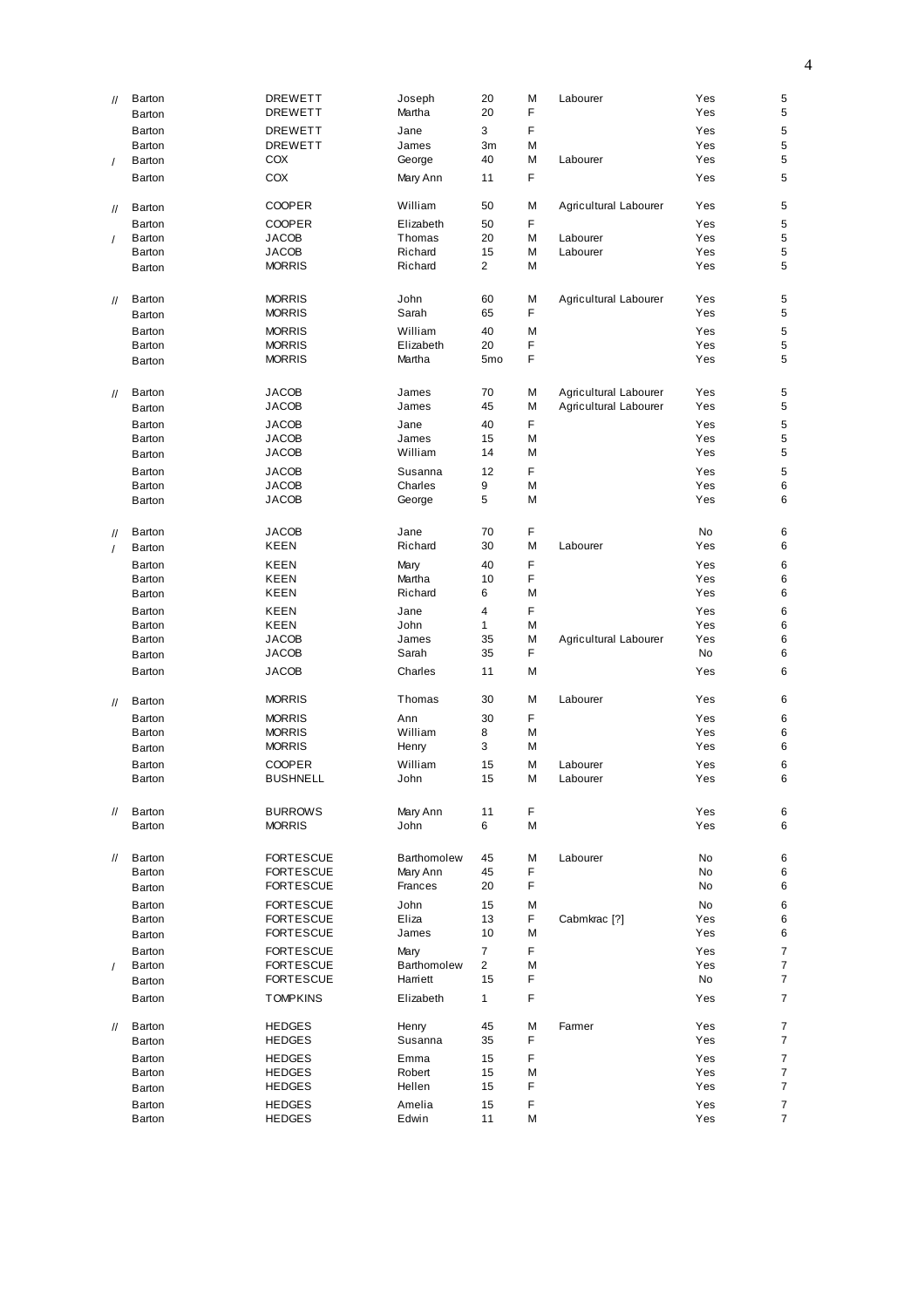| $^{\prime\prime}$ | Barton                                         | <b>BARKER</b>                | Francis        | 55                | M      | Mason                       | No         | 7                        |
|-------------------|------------------------------------------------|------------------------------|----------------|-------------------|--------|-----------------------------|------------|--------------------------|
|                   | Barton                                         | <b>BARKER</b>                | Jane           | 50                | F      |                             | Yes        | $\overline{\mathcal{I}}$ |
|                   | Barton                                         | <b>BARKER</b>                | Catherine      | 20                | F      |                             | Yes        | $\boldsymbol{7}$         |
|                   | Barton                                         | <b>BARKER</b>                | Martha         | 8 mo              | F      |                             | Yes        | $\overline{\mathcal{I}}$ |
|                   | Barton                                         | <b>CRICK</b>                 | William        | 15                | М      | Labourer                    | Yes        | $\overline{7}$           |
| 11                | Barton                                         | <b>BRYAN</b>                 | Robert         | 35                | M      | Gardener                    | Yes        | 7                        |
|                   | Barton                                         | <b>BRYAN</b>                 | Sarah          | 45                | F      |                             | Yes        | $\overline{7}$           |
|                   |                                                |                              |                |                   |        |                             |            |                          |
| $^{\prime\prime}$ | Barton                                         | SOANES                       | Joseph         | 50                | M      | Labourer                    | Yes        | $\overline{\mathcal{I}}$ |
|                   | Barton                                         | SOANES                       | Ann            | 50                | F      |                             | Yes        | $\overline{\mathcal{I}}$ |
|                   | Barton                                         | SOANES                       | Susan          | 20                | F      |                             | Yes        | $\overline{7}$           |
|                   |                                                |                              |                |                   |        |                             |            |                          |
| $^{\prime\prime}$ | <b>Barton</b>                                  | <b>JONES</b>                 | Thomas         | 20                | M<br>F | Labourer                    | Yes        | 7<br>$\overline{7}$      |
|                   | Barton                                         | <b>JONES</b>                 | Sarah          | 20                |        |                             | Yes        |                          |
|                   | Barton                                         | <b>JONES</b>                 | Sarah          | $\mathbf{1}$      | F      |                             | Yes        | $\overline{7}$           |
| 11                | Barton                                         | <b>COOPER</b>                | George         | 50                | М      | Labourer                    | Yes        | 8                        |
|                   | Barton                                         | <b>COOPER</b>                | Kezia          | 50                | F      |                             | Yes        | 8                        |
|                   | Barton                                         | <b>YOUNG</b>                 | Mary           | 70                | F      |                             | Yes        | 8                        |
|                   | Barton                                         | CREEK                        | John           | 20                | М      | Labourer                    | Yes        | 8                        |
|                   | Barton                                         | KEENE                        | David          | 25                | Μ      | Labourer                    | Yes        | 8                        |
| 11                | Barton                                         | GARDENER                     | George         | 50                | Μ      | Labourer                    | Yes        | 8                        |
|                   | Barton                                         | GARDENER                     | Fanny          | 45                | F      |                             | Yes        | 8                        |
|                   | Barton                                         | GARDENER                     | William        | 14                | M      |                             | Yes        | 8                        |
|                   | Barton                                         | GARDENER                     | Jane           | 12                | F      |                             | Yes        | 8                        |
|                   |                                                |                              |                |                   |        |                             |            |                          |
| $^{\prime\prime}$ | Barton                                         | <b>PRICE</b>                 | Thomas         | 25                | M      | Gardener                    | Yes        | 8                        |
| //                | Barton                                         | <b>TOWNSEND</b>              | Mary           | 65                | F      | Gardener                    | No         | 8                        |
|                   | Barton                                         | <b>CROSS</b>                 | William        | 15                | М      | Labourer                    | Yes        | 8                        |
|                   |                                                |                              |                |                   |        |                             |            |                          |
| 11                | Barton                                         | <b>PHILLIPS</b>              | George         | 50                | M      | Gardener                    | Yes        | 8                        |
|                   | Barton                                         | <b>PHILLIPS</b>              | Mary           | 45                | F      |                             | Yes        | 8                        |
|                   | Barton                                         | <b>PHILLIPS</b>              | Mary           | 25                | F      |                             | Yes        | 8                        |
|                   | Barton                                         | <b>PHILLIPS</b>              | George         | 20                | M      |                             | Yes        | 8                        |
|                   | Barton                                         | <b>PHILLIPS</b>              | Elizabeth      | 15                | F      |                             | Yes        | 8                        |
|                   | Barton                                         | <b>PHILLIPS</b>              | John           | 15                | M      |                             | Yes        | 8                        |
|                   | Barton                                         | <b>PHILLIPS</b>              | Emma           | 10                | F      |                             | Yes        | 8                        |
|                   | Barton                                         | <b>PHILLIPS</b>              | Thomas         | 8                 | M      |                             | Yes        | 8                        |
| $\prime\prime$    | Barton                                         | <b>TOWNSEND</b>              | John           | 30                | M      | Gardener                    | Yes        | 8                        |
|                   | Barton                                         | <b>TOWNSEND</b>              | Sarah          | 35                | F      |                             | Yes        | 8                        |
|                   | Barton                                         | <b>TOWNSEND</b>              | Mary Ann       | 12                | F      |                             | Yes        | 8                        |
|                   | Barton                                         | <b>TOWNSEND</b>              | James          | 11                | М      |                             | Yes        | 8                        |
|                   | Barton                                         | <b>TOWNSEND</b>              | John           | 9                 | F      |                             | Yes        | 8                        |
|                   | Barton                                         | <b>TOWNSEND</b>              | Thomas         | 7                 | М      |                             | Yes        | 9                        |
|                   | Barton                                         | <b>TOWNSEND</b>              | Sarah          | 6                 | F      |                             | Yes        | 9                        |
|                   | Barton                                         | <b>TOWNSEND</b>              | Richard        | $\overline{4}$    | М      |                             | Yes        | 9                        |
|                   | Barton                                         | TOWNSEND<br><b>TOWNSEND</b>  | Amey<br>Edwin  | 3<br>$\mathbf{1}$ | М<br>М |                             | Yes<br>Yes | 9<br>9                   |
|                   | Barton<br>Barton                               | <b>TOWNSEND</b>              | Robert         | 1 <sub>m</sub>    | М      |                             | Yes        | 9                        |
|                   |                                                |                              |                |                   |        |                             |            |                          |
| $^{\prime\prime}$ | Britannia, Headington                          | PHELP                        | Mary Ann       | 60                | F      | Victualler                  | Yes        | 9                        |
|                   | Britannia, Headington                          | MILES                        | Jane           | 20                | F      |                             | Yes        | 9                        |
|                   | Britannia, Headington                          | SHELDON<br><b>RAY</b>        | Ann<br>James   | 15<br>15          | F<br>М | Independent<br>Male Servant | Yes<br>Yes | 9<br>9                   |
|                   | Britannia, Headington                          |                              |                |                   |        |                             |            |                          |
|                   | Britannia, Headington<br>Britannia, Headington | <b>RAY</b><br><b>GODFREY</b> | John<br>Thomas | 12<br>50          | Μ<br>М | Male Servant                | Yes<br>Yes | 9<br>9                   |
|                   | Britannia, Headington                          | <b>GODFREY</b>               | Maria          | 45                | F      | Female Servant              | No         | 9                        |
|                   | Britannia, Headington                          | <b>BURROWS</b>               | Henry          | 25                | М      | Engraver                    | No         | 9                        |
|                   |                                                |                              |                |                   |        |                             |            |                          |
| $^{\prime\prime}$ | Tumpike                                        | SAUNDERS                     | James          | 50                | М      | Gatekeeper                  | Yes        | 9                        |
|                   | Tumpike                                        | SAUNDERS                     | Sarah          | 50                | F      | Gatekeeper                  | Yes        | 9                        |
|                   |                                                |                              |                |                   |        |                             |            |                          |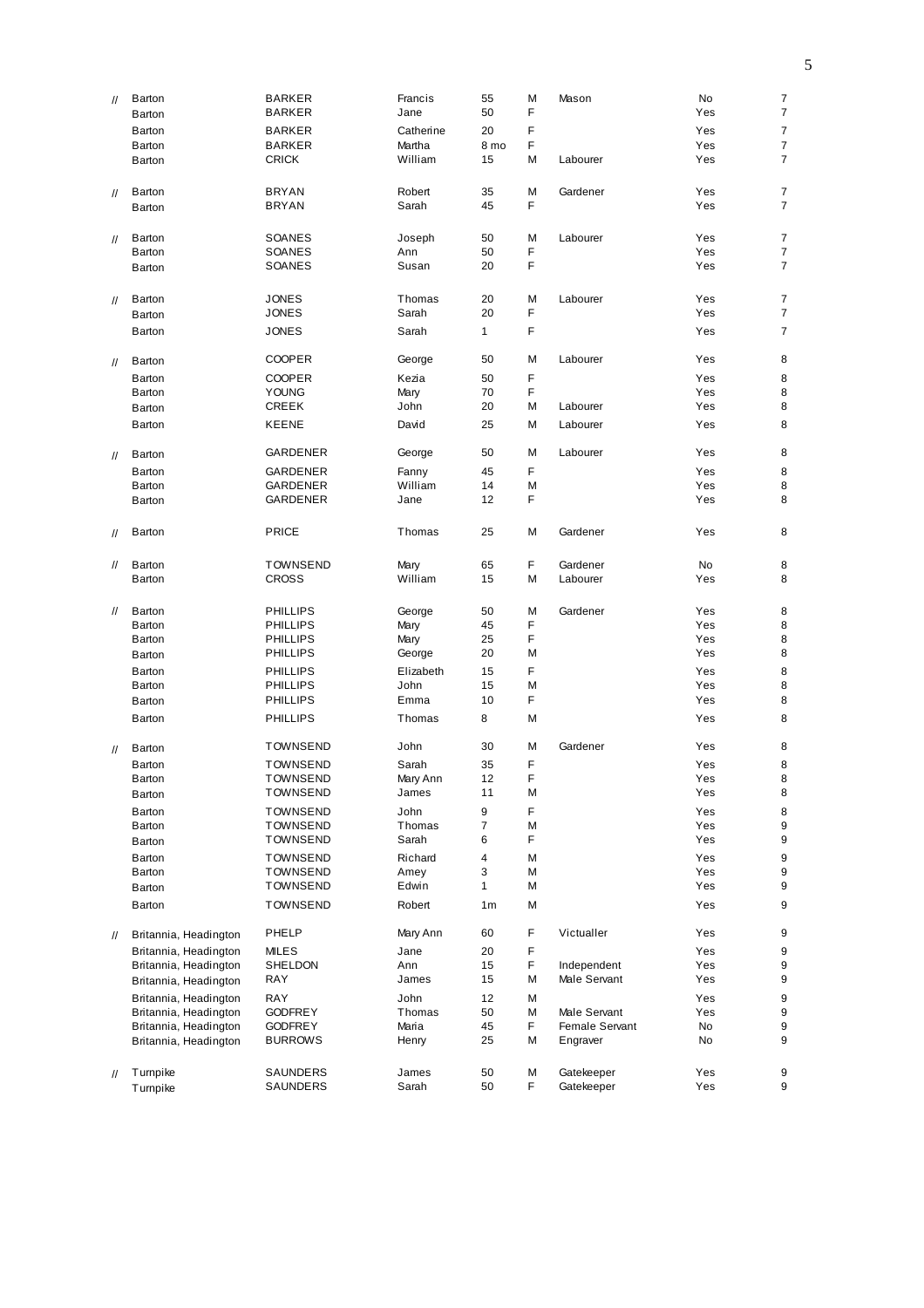| $^{\prime\prime}$ | Headington Hill                    | <b>MARKHAM</b>   | Daniel             | 35       | M      | Gardener               | <b>No</b>              | 9        |
|-------------------|------------------------------------|------------------|--------------------|----------|--------|------------------------|------------------------|----------|
|                   | Headington Hill                    | <b>MARKHAM</b>   | Ann                | 40       | F      |                        | Yes                    | 9        |
|                   | Headington Hill                    | <b>MARKHAM</b>   | Amey               | 14       | F      |                        | Yes                    | 9        |
|                   | Headington Hill                    | <b>MARKHAM</b>   | Sophia             | 11       | F      |                        | Yes                    | 9        |
|                   | Headington Hill                    | MARKHAM          | William            | 8        | M      |                        | Yes                    | 9        |
|                   | Headington Hill                    | MARKHAM          | Elizabeth          | 6        | F      |                        | Yes                    | 9        |
| $^{\prime\prime}$ | Headington Hill                    | <b>PRICE</b>     | John               | 20       | M      | Gardener Servant       | Yes                    | 9        |
|                   | Headington Hill                    | <b>BRYAN</b>     | John               | 60       | M      | Labourer               | Yes                    | 9        |
|                   | Headington Hill                    | CASTLE           | Gabriel            | 14       | M      | Labourer               | Yes                    | 9        |
| $^{\prime\prime}$ | Headington Hill                    | <b>STANLEY</b>   | Henry              | 55       | M      | Victualler             | No                     | 10       |
|                   | Headington Hill                    | <b>STANLEY</b>   | Sarah              | 65       | F      |                        | No                     | 10       |
| $\prime$          | Headington Hill                    | LOUNSBOROUGH     | Mary Ann           | 13       | F      |                        | No                     | 10       |
|                   | Headington Hill                    | <b>NOT KNOWN</b> | Not Known          | $20+$    | M      | Labourer               | No                     | 10       |
|                   | Headington Hill                    | <b>NOT KNOWN</b> | Not Known          | $20+$    | M      | Labourer               | No                     | 10       |
| $^{\prime\prime}$ | Headington Hill                    | <b>DOLLEY</b>    | Elizabeth          | 35       | F      | <b>School Mistress</b> | No                     | 10       |
|                   | Headington Hill                    | <b>COPPOCK</b>   | <b>Belinda</b>     | 8        | F      |                        | Yes                    | 10       |
|                   | Headington Hill                    | <b>DOLLEY</b>    | Emma               | 10       | F      |                        | <b>No</b>              | 10       |
| 11                | Headington Hill                    | <b>SARGOOD</b>   | James              | 55       | M      | Sawyer                 | Yes                    | 10       |
|                   | Headington Hill                    | <b>SARGOOD</b>   | Hannah             | 50       | F      |                        | <b>No</b>              | 10       |
|                   | Headington Hill                    | <b>SARGOOD</b>   | William            | 15       | M      | Male Servant           | Yes                    | 10       |
|                   | Headington Hill                    | <b>SARGOOD</b>   | Sarah              | 15       | F      | <b>Bonnet Maker</b>    | Yes                    | 10       |
| $\prime$          | Headington Hill                    | <b>BIGGS</b>     | James              | 15       | M      | Male Servant           | Yes                    | 10       |
|                   |                                    |                  |                    |          |        |                        |                        |          |
| 11                | Headington Hill<br>Headington Hill | LEE<br>LEE       | Benjamin<br>Martha | 55<br>50 | M<br>F | Gardener               | <b>No</b><br><b>No</b> | 10<br>10 |
|                   |                                    |                  |                    |          |        |                        |                        |          |
| 11                | Headington Hill PB                 | <b>PHIPPS</b>    | Joseph             | 45       | M      | Gardener               | Yes                    | 10       |
|                   | Headington Hill PB                 | <b>PHIPPS</b>    | Ann                | 40       | F      |                        | Yes                    | 10       |
|                   | Headington Hill PB                 | <b>BRYAN</b>     | Mary               | 30       | F      | <b>Female Servant</b>  | Yes                    | 10       |
| $^{\prime\prime}$ | Headington Hill PB                 | 1 being built    |                    |          |        |                        |                        | 10       |
|                   | Headington Hill PB                 | <b>ROWLAND</b>   | James              | 65       | M      | Gentleman              | Yes                    | 10       |
| 11                |                                    | ROWLAND          |                    | 65       | F      |                        | <b>No</b>              | 10       |
|                   | Headington Hill PB                 |                  | Jane Mary          |          |        |                        |                        |          |
| $^{\prime\prime}$ | Headington Hill PB                 | 1 unoccupied     |                    |          |        |                        |                        |          |
| 11                | Headington Hill PB                 | 1 unoccupied     |                    |          |        |                        |                        | 10       |
| 11                | Headington Hill PB                 | <b>GREEN</b>     | Richard            | 70       | M      | Independent            | Yes                    | 10       |
|                   | Headington Hill PB                 | PAVIER           | Ann                | 45       | F      |                        | Yes                    | 10       |
|                   | Headington Hill PB                 | <b>CLEMENTS</b>  | Hannah             | 25       | F      | Female Servant         | Yes                    | 10       |
|                   |                                    |                  |                    |          |        |                        |                        |          |
| 11                | Headington Hill PB                 | COX              | Samuel             | 40       | M      |                        | No                     | 10       |
|                   | Headington Hill PB                 | COX              | Mary Ann           | 50       | F      |                        | No                     | 10       |
| //                | Headington Hill PB                 | <b>HANBURY</b>   | William            | 55       | M      | Cleric [St Ebbes]      | No                     | 11       |
|                   | Headington Hill PB                 | <b>STEVENS</b>   | William            | 25       | M      | <b>Book Keeper</b>     | Yes                    | 11       |
|                   | Headington Hill PB                 | <b>HERRIDGE</b>  | Sarah              | 20       | F      | Female Servant         | Yes                    | 11       |
|                   | Headington Hill PB                 | <b>WELLSTOOD</b> | Emma               | 15       | F      | Female Servant         | Yes                    | 11       |
| $^{\prime\prime}$ | Headington Hill PB                 | LEAKE            | Henry              | 30       | M      | Gentleman              | Yes                    | 11       |
|                   | Headington Hill PB                 | LEAKE            | Henry, junior      | 3        | F      |                        | Yes                    | 11       |
|                   | Headington Hill PB                 | LEAKE            | Jane               | 25       | F      |                        | No                     | 11       |
|                   | Headington Hill PB                 | LEAKE            | Jane, junior       | 8 mo     | F      |                        | Yes                    | 11       |
|                   | Headington Hill PB                 | <b>EVANS</b>     | Ann                | 30       | F      | Female Servant         | Yes                    | 11       |
|                   | Headington Hill PB                 | <b>BITS</b>      | Mary Anne          | 15       | F      | Female Servant         | Yes                    | 11       |
| $^{\prime\prime}$ | Asylum Lodge                       | <b>MOLT</b>      | James              | 55       | M      | Labourer               | Yes                    | 11       |
|                   | Asylum Lodge                       | MOLT             | Charlotte          | 55       | F      |                        | Yes                    | 11       |
|                   | Asylum Lodge                       | MOLT             | Elizabeth          | 20       | F      |                        | Yes                    | 11       |
|                   |                                    |                  |                    |          |        |                        |                        |          |
| $^{\prime\prime}$ |                                    | 1 unoccupied     |                    |          |        |                        |                        | 11       |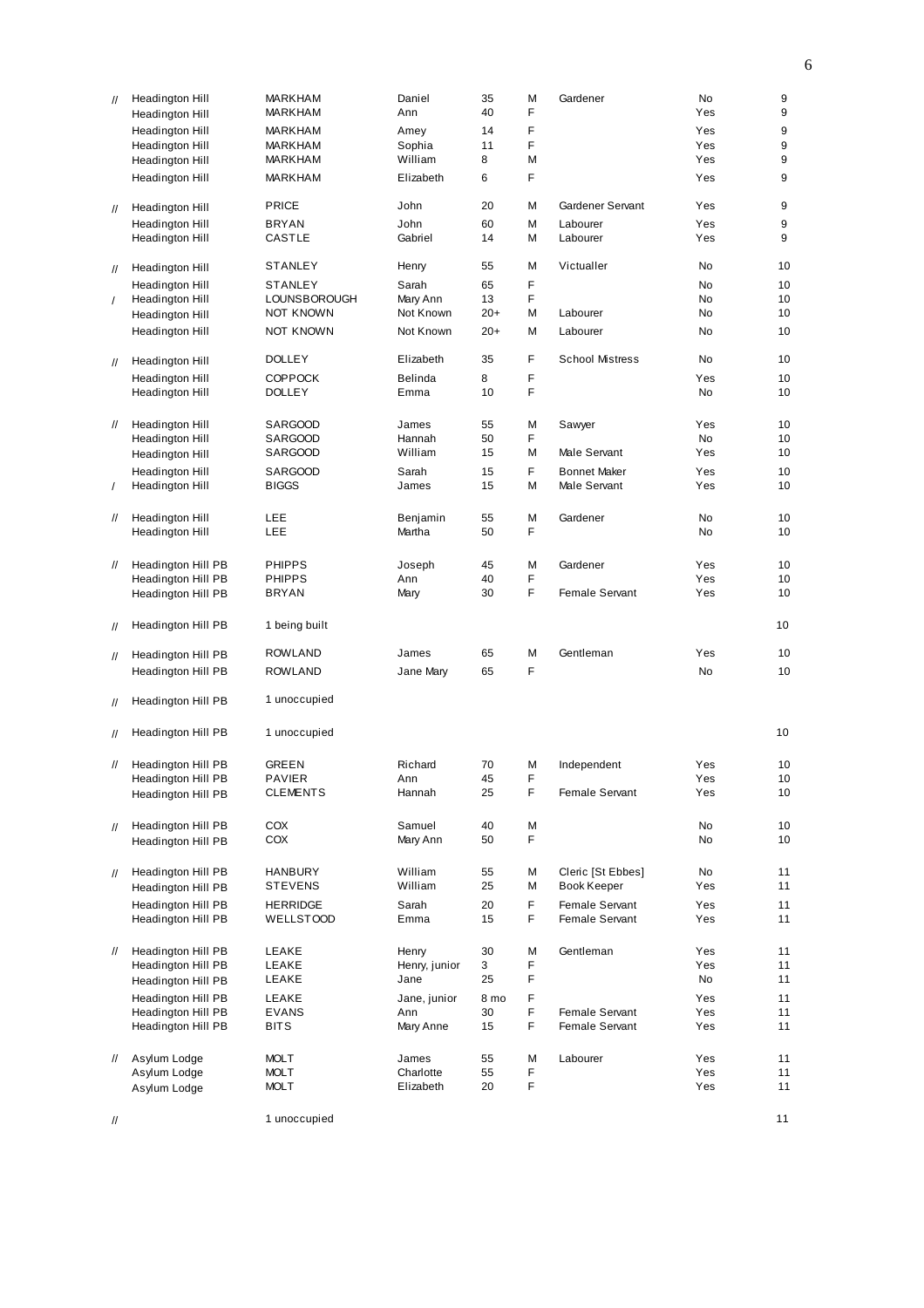| $^{\prime\prime}$ | Southfield Farm<br>Southfield Farm | <b>BURROWS</b><br><b>BURROWS</b> | Thomas, sr<br>Margaret | 70<br>60       | М<br>F | Farmer                | Yes<br><b>No</b> | 11<br>11 |
|-------------------|------------------------------------|----------------------------------|------------------------|----------------|--------|-----------------------|------------------|----------|
|                   | Southfield Farm                    |                                  |                        |                | M      | Farmer                | Yes              | 11       |
|                   |                                    | <b>BURROWS</b>                   | Thomas, jr             | 30             |        |                       |                  |          |
|                   | Southfield Farm                    | <b>BURROWS</b>                   | William                | 25             | M      | Farmer                | Yes              | 11       |
|                   | Southfield Farm                    | <b>BURROWS</b>                   | Mary Anne              | 25             | F      |                       | Yes              | 11       |
| $\sqrt{2}$        | Southfield Farm                    | <b>HEBBORN</b>                   | Ann                    | 30             | F      | Female Servant        | Yes              | 11       |
| $^{\prime\prime}$ | Warren Cottage                     | <b>COOPER</b>                    | Thomas                 | 30             | М      | Agricultural Labourer | Yes              | 11       |
|                   | Warren Cottage                     | <b>COOPER</b>                    | Mary                   | 40             | F      |                       | <b>No</b>        | 11       |
|                   | Warren Cottage                     | <b>COOPER</b>                    | Ann                    | 9              | F      | F                     | Yes              | 11       |
|                   | Warren Cottage                     | <b>COOPER</b>                    | Martha                 | $\overline{7}$ | F      | F                     | Yes              | 11       |
| $\prime$          | <b>Warren Cottage</b>              | <b>STURMAN</b>                   | William                | 35             | M      | Agricultural Labourer | Yes              | 11       |
|                   |                                    |                                  |                        |                |        |                       |                  |          |
| $^{\prime\prime}$ | Warren Cottage                     | <b>WHITE</b>                     | James                  | 35             | M      | Agricultural Labourer | Yes              | 11       |
|                   | <b>Warren Cottage</b>              | <b>WHITE</b>                     | Susan                  | 30             | F      |                       | Yes              | 12       |
|                   | Warren Cottage                     | <b>WHITE</b>                     | Thomas                 | 12             | M      |                       | Yes              | 12       |
|                   |                                    |                                  |                        |                |        |                       |                  |          |
|                   | Warren Cottage                     | WHITE                            | Harriett               | 10             | F      |                       | Yes              | 12       |
|                   | Warren Cottage                     | WHITE                            | Henry                  | $\overline{7}$ | M      | M                     | Yes              | 12       |
|                   | Warren Cottage                     | WHITE                            | William                | 5              | M      | M                     | Yes              | 12       |
|                   | Warren Cottage                     | WHITE                            | Richard                | 3              | M      | M                     | Yes              | 12       |
| $^{\prime\prime}$ | Bullingdon Green Farm              | <b>HINDE</b>                     | Robert                 | 25             | M      | <b>Bailiff</b>        | <b>No</b>        | 12       |
|                   | Bullingdon Green Farm              | <b>HINDE</b>                     | Mary                   | 25             | F      |                       | <b>No</b>        | 12       |
|                   | Bullingdon Green Farm              | <b>CROSS</b>                     | Charles                | 15             | M      | Servant               | Yes              | 12       |
|                   |                                    |                                  | James                  | 14             | M      | Servant               | Yes              | 12       |
|                   | Bullingdon Green Farm              | <b>WINDOWS</b>                   |                        |                |        |                       |                  |          |
| $\prime\prime$    | Wood Farm                          | SAUNDERS                         | William                | 55             | M      | Agricultural Labourer | <b>No</b>        | 12       |
|                   | Wood Farm                          | SAUNDERS                         | Martha                 | 45             | F      |                       | <b>No</b>        | 12       |
|                   | Wood Farm                          | SAUNDERS                         | Frederic               | 15             | M      | Agricultural Labourer | Yes              | 12       |
|                   |                                    |                                  |                        | 15             | М      |                       | Yes              | 12       |
|                   | Wood Farm                          | SAUNDERS                         | Stephen                |                |        | Agricultural Labourer |                  |          |
|                   | Wood Farm                          | <b>SAUNDERS</b>                  | Sarah                  | 15             | F      |                       | Yes              | 12       |
|                   | Wood Farm                          | SAUNDERS                         | Hester                 | 15             | F      |                       | Yes              | 12       |
|                   | Wood Farm                          | SAUNDERS                         | Mary                   | 12             | F      |                       | Yes              | 12       |
|                   | Wood Farm                          | SAUNDERS                         | William                | 10             | М      |                       | Yes              | 12       |
|                   |                                    |                                  |                        |                |        |                       |                  |          |
| $^{\prime\prime}$ | Harry Bear                         | <b>STEELS</b>                    | William                | 75             | M      | Agricultural Labourer | Yes              | 12       |
|                   | Harry Bear                         | <b>STEELS</b>                    | Joyce                  | 65             | F      |                       | Yes              | 12       |
|                   | Harry Bear                         | <b>STEELS</b>                    | Thomas                 | 40             | M      | Agricultural Labourer | Yes              | 12       |
|                   | Harry Bear                         | <b>STEELS</b>                    | William                | 35             | М      | Agricultural Labourer | Yes              | 12       |
|                   |                                    | SHEPPARD                         | Elizabeth              | 13             | F      |                       | No               | 12       |
| $\prime$          | Harry Bear                         |                                  |                        |                |        |                       |                  |          |
| $^{\prime\prime}$ | Harry Bear                         | <b>PARSONS</b>                   | James                  | 50             | М      | Agricultural Labourer | Yes              | 12       |
|                   | Harry Bear                         | <b>PARSONS</b>                   | Ann                    | 40             | F      |                       | Yes              | 12       |
|                   |                                    |                                  |                        |                |        |                       |                  |          |
|                   | Harry Bear                         | <b>PARSONS</b>                   | Martha                 | 15             | F      |                       | Yes              | 13       |
|                   | Harry Bear                         | PARSONS                          | William                | 15             | М      | Labourer              | Yes              | 13       |
|                   | Harry Bear                         | PARSONS                          | Martha                 | 15             | F      | Labourer              | Yes              | 13       |
|                   | Harry Bear                         | <b>PARSONS</b>                   | Thomas                 | 14             | M      |                       | Yes              | 13       |
|                   | Harry Bear                         | <b>PARSONS</b>                   | Elizabeth              | 9              | F      |                       | Yes              | 13       |
|                   | Harry Bear                         | <b>PARSONS</b>                   | Hellen                 | 7              | F      |                       | Yes              | 13       |
|                   |                                    |                                  |                        |                |        |                       |                  |          |
|                   | Harry Bear                         | <b>PARSONS</b>                   | Edwin                  | 5              | M      |                       | Yes              | 13       |
|                   | Harry Bear                         | <b>PARSONS</b>                   | John                   | $\mathbf{1}$   | М      |                       | Yes              | 13       |
| $^{\prime\prime}$ | Headington Hill                    | <b>BEECHEY</b>                   | James                  | 40             | М      | Miller & Baker        | No               | 13       |
|                   | Headington Hill                    | <b>BEECHEY</b>                   | Maria                  | 35             | F      |                       | No               | 13       |
|                   |                                    |                                  | Ezekiel                | 15             | М      |                       | No               | 13       |
|                   | Headington Hill                    | <b>BEECHEY</b>                   |                        |                |        |                       |                  |          |
|                   | <b>Headington Hill</b>             | <b>BEECHEY</b>                   | Mary Ann               | 15             | F      |                       | No               | 13       |
|                   | Headington Hill                    | <b>BEECHEY</b>                   | James                  | 15             | М      |                       | No               | 13       |
|                   | Headington Hill                    | <b>BEECHEY</b>                   | Richard                | 13             | М      |                       | No               | 13       |
|                   | Headington Hill                    | <b>BEECHEY</b>                   | Charlotte              | 11             | F      |                       | Yes              | 13       |
|                   |                                    |                                  |                        |                |        |                       |                  |          |
|                   | Headington Hill                    | <b>BEECHEY</b>                   | John                   | 9              | М      |                       | Yes              | 13       |
|                   | Headington Hill                    | <b>BEECHEY</b>                   | William                | 7              | М      |                       | Yes              | 13       |
|                   | Headington Hill                    | <b>BEECHEY</b>                   | Henry                  | 5              | М      |                       | Yes              | 13       |
|                   | Headington Hill                    | <b>BEECHEY</b>                   | Rosanna                | 3              | F      |                       | Yes              | 13       |
|                   | Headington Hill                    | <b>BEECHEY</b>                   | Maria                  | $\mathbf{1}$   | F      |                       | Yes              | 13       |
|                   |                                    |                                  |                        |                |        |                       |                  |          |
| $^{\prime\prime}$ | Headington Hill                    | BRYAN                            | John                   | 25             | М      | Gardener              | Yes              | 13       |
|                   | Headington Hill                    | BRYAN                            | Mary Ann               | 25             | F      |                       | Yes              | 13       |
|                   |                                    |                                  |                        |                |        |                       |                  |          |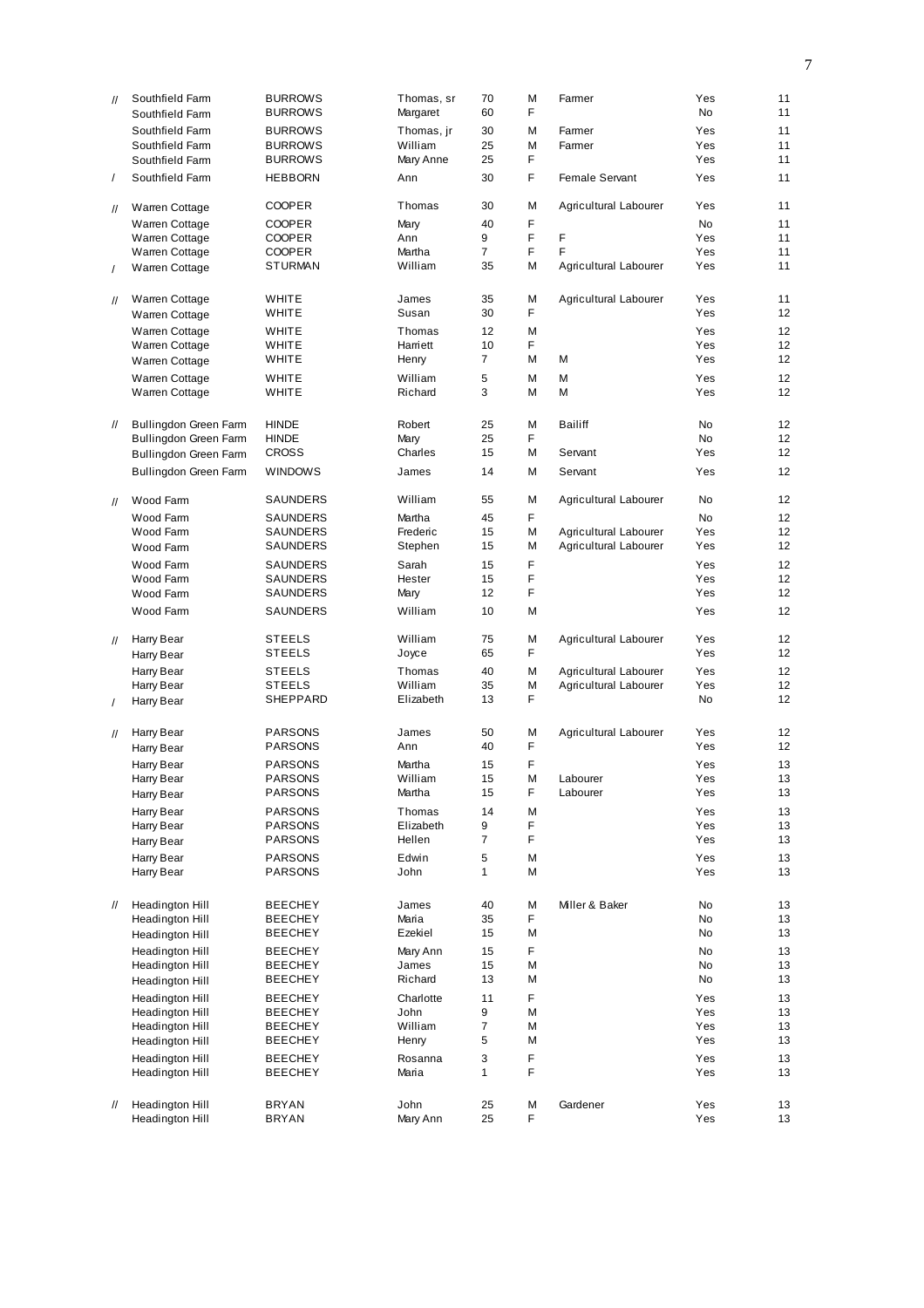| $^{\prime\prime}$ | Headington Hill<br>Headington Hill | KIMBER<br>KIMBER             | Anthony<br>John | 45<br>20            | M<br>М | Agricultural Labourer<br>Agricultural Labourer | Yes<br>Yes | 13<br>13 |
|-------------------|------------------------------------|------------------------------|-----------------|---------------------|--------|------------------------------------------------|------------|----------|
|                   | Headington Hill<br>Headington Hill | KIMBER<br>KIMBER             | Job<br>Martha   | 15<br>15            | M<br>F |                                                | Yes<br>Yes | 13<br>13 |
| $^{\prime\prime}$ | Hare & Hounds                      | SOANES                       | James           | 45                  | M      | Mason                                          | Yes        | 13       |
|                   | Hare & Hounds                      | SOANES                       | Mary Ann        | 45                  | F      |                                                | Yes        | 14       |
|                   | Hare & Hounds                      | SOANES                       | John            | 20                  | M      | Mason                                          | Yes        | 14       |
|                   | Hare & Hounds                      | SOANES                       | Martha          | 15                  | F      |                                                | Yes        | 14       |
|                   | Hare & Hounds                      | SOANES                       | Edwin           | 6                   | M      |                                                | Yes        | 14       |
|                   | Hare & Hounds                      | <b>MALONY</b>                | Elizabeth       | 12                  | F      |                                                | Yes        | 14       |
|                   | Hare & Hounds                      | MILES                        | Francis         | 25                  | M      | Labourer                                       | Yes        | 14       |
|                   | Hare & Hounds<br>Hare & Hounds     | <b>SMITH</b><br><b>SMITH</b> | Thomas<br>Mary  | 80<br>75            | M<br>F |                                                | Yes<br>Yes | 14<br>14 |
| $^{\prime\prime}$ |                                    | TRINDER                      | Joshua          | 30                  | M      | Agricultural Labourer                          | Yes        | 14       |
|                   |                                    | TRINDER                      | Sarah           | 25                  | F      |                                                | Yes        | 14       |
|                   |                                    | TRINDER                      | John            | 9                   | M      |                                                | Yes        | 14       |
|                   |                                    | <b>TRINDER</b>               | Thomas          | 7                   | M      |                                                | Yes        | 14       |
|                   |                                    | TRINDER<br><b>TRINDER</b>    | Joshua          | 4<br>$\overline{2}$ | М<br>M |                                                | Yes<br>Yes | 14<br>14 |
|                   |                                    |                              | Henry           |                     |        |                                                |            |          |
| 11                |                                    | <b>MORRIS</b>                | John            | 40                  | M      | <b>Brick Maker</b>                             | Yes        | 14       |
|                   |                                    | <b>MORRIS</b>                | Eliza           | 30                  | F      |                                                | Yes        | 14       |
|                   |                                    | <b>MORRIS</b>                | Thomas          | 13                  | M      |                                                | Yes        | 14       |
|                   |                                    | <b>MORRIS</b>                | James           | 11                  | М      |                                                | Yes        | 14       |
|                   |                                    | <b>MORRIS</b>                | John            | 9                   | М      |                                                | Yes        | 14       |
|                   |                                    | <b>MORRIS</b>                | Emma            | 6                   | F      |                                                | Yes        | 14       |
|                   |                                    | <b>MORRIS</b>                | Harriett        | 5                   | F      |                                                | Yes        | 14       |
|                   |                                    | TRINDER                      | Hannah          | 60                  | F      | Widow                                          | Yes        | 14       |
| $\mathcal{U}$     | Wood Pit                           | <b>MILLS</b>                 | John            | 45                  | M      | <b>Brick Maker</b>                             | Yes        | 14       |
|                   | Wood Pit                           | MILLS                        | Hannah          | 45                  | F      |                                                | No         | 14       |
|                   | Wood Pit                           | <b>MILLS</b>                 | Eliza           | 25                  | F      |                                                | Yes        | 15       |
|                   | Wood Pit                           | <b>MILLS</b>                 | Ann             | 20                  | F      |                                                | Yes        | 15       |
|                   | Wood Pit                           | MILLS<br><b>MILLS</b>        | Zilpha<br>John  | 15<br>4             | F<br>M |                                                | Yes<br>Yes | 15<br>15 |
|                   | Wood Pit                           |                              |                 |                     |        |                                                |            |          |
| $\mathcal{U}$     | Wood Pit                           | <b>THOMAS</b>                | James           | 45                  | M      | Labourer                                       | No         | 15       |
|                   | Wood Pit                           | <b>THOMAS</b>                | Rachel          | 45                  | F      |                                                | No         | 15       |
|                   | Wood Pit                           | <b>THOMAS</b>                | Ann             | 30                  | F      |                                                | Yes        | 15       |
|                   | Wood Pit                           | <b>THOMAS</b>                | William         | 15                  | M      |                                                | Yes        | 15       |
|                   | Wood Pit                           | <b>THOMAS</b>                | Martha          | 13                  | F      |                                                | Yes        | 15       |
|                   | Wood Pit                           | <b>THOMAS</b>                | John            | 11                  | M      |                                                | Yes        | 15       |
|                   | Wood Pit                           | <b>THOMAS</b>                | Charlotte       | 8                   | F      |                                                | Yes        | 15       |
| $\mathcal{U}$     | London Hill                        | WHARTON                      | Thomas          | 60                  | М      | Agricultural Labourer                          | Yes        | 15       |
|                   | London Hill                        | WHARTON                      | Ann             | 60                  | F      |                                                | Yes        | 15       |
|                   | London Hill                        | WHARTON                      | Thomas          | 25                  | М      | Agricultural Labourer                          | Yes        | 15       |
|                   | London Hill                        | <b>BUSHNELL</b>              | John            | 45                  | M      | Labourer                                       | Yes        | 15       |
|                   | London Hill                        | <b>BUSHNELL</b>              | Rachel          | 45                  | F      |                                                | Yes        | 15       |
|                   | London Hill                        | <b>BUSHNELL</b>              | William         | 20                  | M      |                                                | Yes        | 15       |
|                   | London Hill                        | BUSHNELL                     | Eliza           | 15                  | F      |                                                | Yes        | 15       |
|                   | London Hill                        | <b>BUSHNELL</b>              | James           | 13                  | М      |                                                | Yes        | 15       |
|                   | London Hill                        | <b>BUSHNELL</b>              | Henry           | 3                   | М      |                                                | Yes        | 15       |
|                   | London Hill                        | <b>BUSHNELL</b>              | Thomas          | 3 mo                | М      |                                                | Yes        | 15       |

Sand Hill Farm 1 unoccupied

8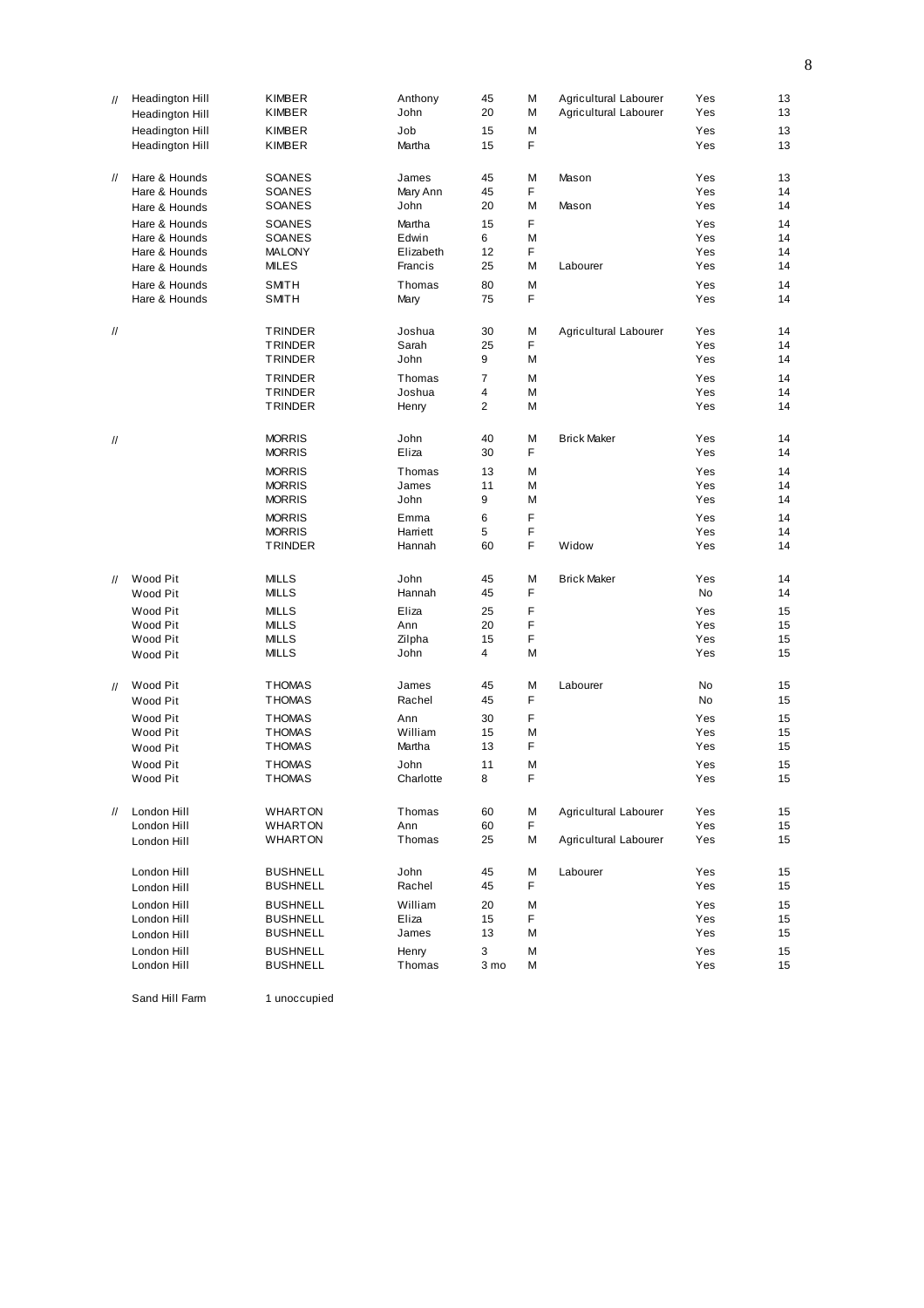| $\mathcal{U}$     | Sand Hill Farm           | <b>MORRIS</b>                | Joseph    | 50           | M | Farmer                | Yes | 15 |
|-------------------|--------------------------|------------------------------|-----------|--------------|---|-----------------------|-----|----|
|                   | Sand Hill Farm           | <b>MORRIS</b>                | Elizabeth | 55           | F |                       | No  | 15 |
|                   |                          | <b>MORRIS</b>                | Maria     | 25           | F |                       |     | 15 |
|                   | Sand Hill Farm           | <b>MORRIS</b>                |           |              | F |                       | Yes |    |
|                   | Sand Hill Farm           |                              | Ann       | 23           |   |                       | Yes | 15 |
|                   | Sand Hill Farm           | <b>MORRIS</b>                | William   | 20           | М |                       | Yes | 16 |
|                   | Sand Hill Farm           | <b>MORRIS</b>                | Henry     | 11           | М |                       | Yes | 16 |
|                   | Sand Hill Farm           | <b>MORRIS</b>                | Elizabeth | 8            | F |                       | Yes | 16 |
|                   | Sand Hill Farm           | <b>MORRIS</b>                | Charles   | 5            | M |                       | Yes | 16 |
|                   | Sand Hill Farm           | <b>MORRIS</b>                | William   | 50           | M | Agricultural Labourer | Yes | 16 |
|                   | Sand Hill Farm           | <b>MORRIS</b>                | Charles   | 25           | Μ | Agricultural Labourer | Yes | 16 |
|                   |                          |                              |           |              |   |                       |     |    |
| $^{\prime\prime}$ | <b>Headington Quarry</b> | <b>HEDGES</b>                | Joseph    | 20           | М | <b>Brick Maker</b>    | Yes | 16 |
|                   |                          |                              |           |              |   |                       |     |    |
|                   | <b>Headington Quarry</b> | <b>HEDGES</b>                | Maria     | 20           | F |                       | Yes | 16 |
|                   | <b>Headington Quarry</b> | <b>HEDGES</b>                | Ann       | 10 mo        | F |                       | Yes | 16 |
|                   |                          |                              |           |              |   |                       |     |    |
| $^{\prime\prime}$ | <b>Headington Quarry</b> | <b>JONES</b>                 | James     | 65           | M | Labourer              | Yes | 16 |
|                   | <b>Headington Quarry</b> | <b>JONES</b>                 | Fanny     | 20           | F |                       | Yes | 16 |
|                   | <b>Headington Quarry</b> | <b>JONES</b>                 | Catherine | 20           | F |                       | Yes | 16 |
|                   | <b>Headington Quarry</b> | <b>JONES</b>                 | Charles   | 15           | М |                       | Yes | 16 |
|                   |                          |                              |           |              |   |                       |     |    |
| $^{\prime\prime}$ | <b>Headington Quarry</b> | <b>ROLPH</b>                 | Thomas    | 40           | M | <b>Stone Cutter</b>   | Yes | 16 |
|                   |                          |                              |           |              | F |                       | Yes |    |
|                   | <b>Headington Quarry</b> | <b>ROLPH</b>                 | Sarah     | 50           |   |                       |     | 16 |
|                   | <b>Headington Quarry</b> | <b>ROLPH</b>                 | Robert    | 14           | Μ |                       | Yes | 16 |
|                   | <b>Headington Quarry</b> | <b>ROLPH</b>                 | Thomas    | 10           | Μ |                       | Yes | 16 |
|                   | <b>Headington Quarry</b> | <b>ROLPH</b>                 | Jonathan  | 8            | M |                       | Yes | 16 |
| $\prime$          | <b>Headington Quarry</b> | <b>GREENING</b>              | John      | 14           | М |                       | Yes | 16 |
|                   |                          |                              |           |              |   |                       |     |    |
| $^{\prime\prime}$ | <b>Headington Quarry</b> | <b>BUSHNELL</b>              | Richard   | 25           | M | <b>Brick Maker</b>    | Yes | 16 |
|                   | <b>Headington Quarry</b> | <b>BUSHNELL</b>              | Martha    | 25           | F |                       | Yes | 16 |
|                   | <b>Headington Quarry</b> | <b>BUSHNELL</b>              | Harriett  | 3            | F |                       | Yes | 16 |
|                   |                          |                              |           |              |   |                       |     |    |
|                   | <b>Headington Quarry</b> | <b>BUSHNELL</b>              | Emmala    | $\mathbf{1}$ | F |                       | Yes | 16 |
|                   | <b>Headington Quarry</b> | <b>BUSHNELL</b>              | Hannah    | 14           | F |                       | Yes | 16 |
|                   |                          |                              |           |              |   |                       |     |    |
|                   |                          |                              |           | 60           |   | Pauper                | Yes |    |
| $^{\prime\prime}$ | <b>Headington Quarry</b> | <b>KEENE</b>                 | Lydia     |              | F |                       |     | 16 |
|                   |                          |                              |           |              |   |                       |     |    |
| $^{\prime\prime}$ | <b>Headington Quarry</b> | <b>COOPER</b>                | William   | 30           | M | Painter               | Yes | 17 |
|                   | <b>Headington Quarry</b> | <b>COOPER</b>                | Harriett  | 30           | F |                       | Yes | 17 |
|                   | <b>Headington Quarry</b> | <b>COOPER</b>                | Harriett  | 10           | М |                       | Yes | 17 |
|                   |                          | <b>COOPER</b>                | William   | 8            | М |                       | Yes | 17 |
|                   | <b>Headington Quarry</b> | <b>COOPER</b>                | John      | 5            | М |                       | Yes | 17 |
|                   | <b>Headington Quarry</b> |                              |           |              |   |                       |     |    |
|                   | <b>Headington Quarry</b> | <b>COOPER</b>                | George    | 2            | Μ |                       | Yes | 17 |
|                   |                          | <b>VALLIS</b>                |           | 30           | М |                       | Yes | 17 |
| $^{\prime\prime}$ | <b>Headington Quarry</b> |                              | George    |              |   |                       |     |    |
|                   | <b>Headington Quarry</b> | <b>VALLIS</b>                | Belinda   | 35           | F |                       | No  | 17 |
|                   | <b>Headington Quarry</b> | VALLIS                       | George    | 5            | M |                       | Yes | 17 |
|                   |                          |                              |           |              |   |                       |     |    |
| $^{\prime\prime}$ | <b>Headington Quarry</b> | <b>FRENCH</b>                | William   | 30           | M | Carpenter             | Yes | 17 |
|                   | <b>Headington Quarry</b> | <b>FRENCH</b>                | Elizabeth | 30           | F |                       | No  | 17 |
|                   |                          |                              |           |              |   |                       |     |    |
| $\mathcal{U}$     | <b>Headington Quarry</b> | <b>JONES</b>                 | David     | 40           | М | Labourer              | Yes | 17 |
|                   |                          |                              | Mary      | 40           | F |                       | Yes | 17 |
|                   | <b>Headington Quarry</b> | <b>JONES</b><br><b>JONES</b> |           | 15           | М |                       | Yes | 17 |
|                   | <b>Headington Quarry</b> |                              | Joseph    |              |   | Labourer              |     |    |
|                   | <b>Headington Quarry</b> | <b>JONES</b>                 | Charlotte | 14           | F |                       | Yes | 17 |
|                   | <b>Headington Quarry</b> | <b>JONES</b>                 | David     | 12           | М |                       | Yes | 17 |
|                   | <b>Headington Quarry</b> | <b>JONES</b>                 | George    | 9            | Μ |                       | Yes | 17 |
|                   | <b>Headington Quarry</b> | <b>JONES</b>                 | Charles   | 6            | М |                       | Yes | 17 |
|                   | <b>Headington Quarry</b> | <b>JONES</b>                 | Harriett  | 4            | F |                       | Yes | 17 |
|                   | <b>Headington Quarry</b> | <b>JONES</b>                 | William   | 7 mo         | М |                       | Yes | 17 |
|                   |                          |                              |           |              |   |                       |     |    |
| $\mathcal{U}$     | <b>Headington Quarry</b> | <b>HEDGES</b>                | John      | 55           | M | Labourer              | Yes | 17 |
|                   | <b>Headington Quarry</b> | <b>HEDGES</b>                | Elizabeth | 60           | F |                       | Yes | 17 |
|                   |                          | <b>HEDGES</b>                | David     | 30           | М | Labourer              | Yes | 17 |
|                   | <b>Headington Quarry</b> |                              |           |              |   |                       |     |    |
|                   | <b>Headington Quarry</b> | <b>HEDGES</b>                | Abel      | 25           | М | Labourer              | Yes | 17 |
|                   | <b>Headington Quarry</b> | <b>JONES</b>                 | Ann       | 75           | F | Widow                 | Yes | 17 |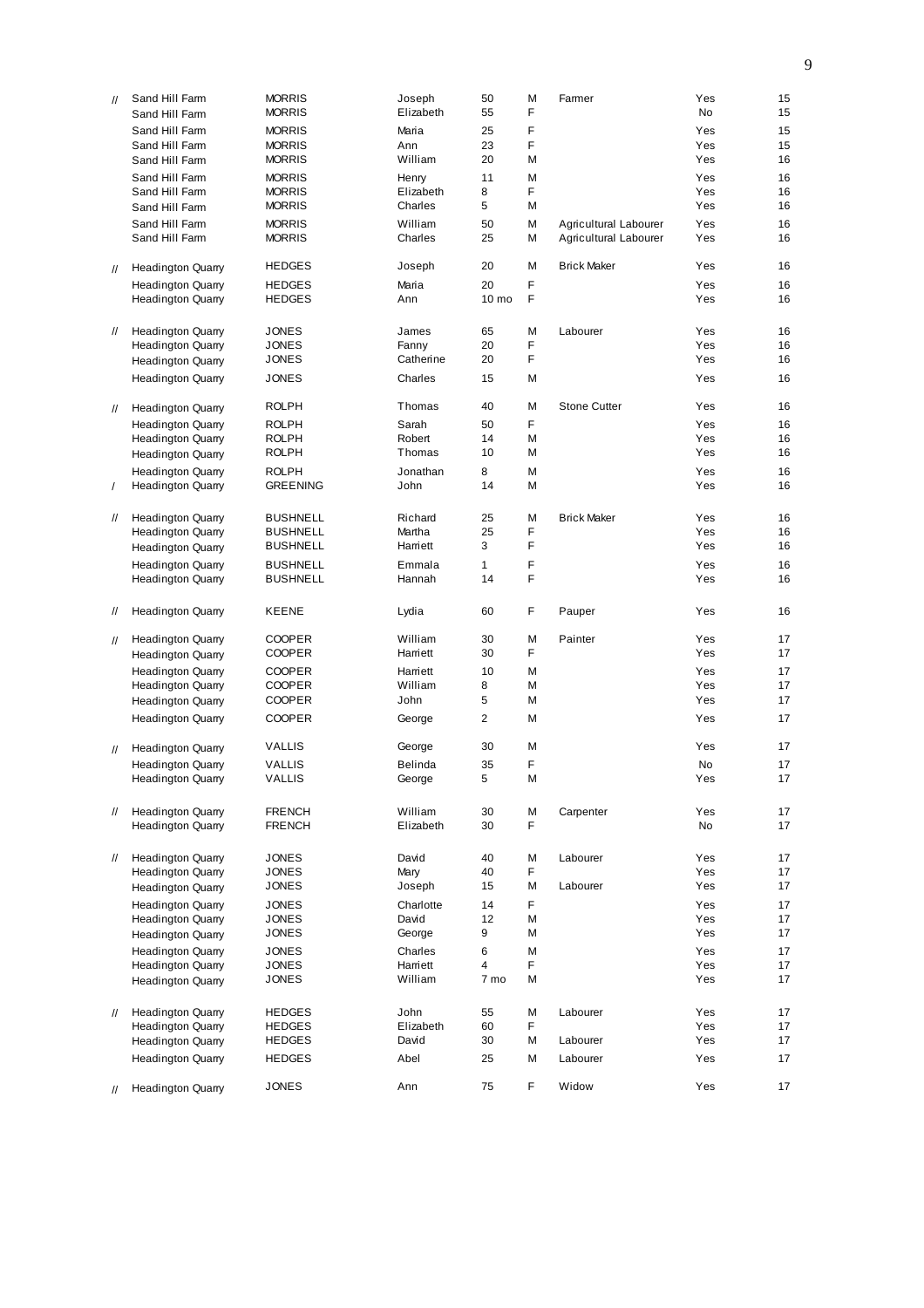| $^{\prime\prime}$ | <b>Headington Quarry</b> | <b>COPPOCK</b>  | John      | 55               | М | <b>Brick Maker</b>    | Yes       | 18 |
|-------------------|--------------------------|-----------------|-----------|------------------|---|-----------------------|-----------|----|
|                   | <b>Headington Quarry</b> | <b>COPPOCK</b>  | Elizabeth | 45               | F |                       | Yes       | 18 |
|                   | <b>Headington Quarry</b> | <b>COPPOCK</b>  | Elizabeth | 20               | F |                       | Yes       | 18 |
|                   |                          |                 |           |                  |   |                       |           |    |
| $^{\prime\prime}$ | <b>Headington Quarry</b> | CROSS           | John      | 25               | Μ | Carpenter             | Yes       | 18 |
|                   |                          |                 |           |                  |   |                       |           |    |
|                   | <b>Headington Quarry</b> | CROSS           | Ann       | 25               | F | Dressmaker            | <b>No</b> | 18 |
|                   | <b>Headington Quarry</b> | CROSS           | Alfred    | 4                | M |                       | Yes       | 18 |
|                   |                          |                 |           |                  |   |                       |           |    |
| $^{\prime\prime}$ | <b>Headington Quarry</b> | STILES          | Henry     | 25               | М | <b>Brick Maker</b>    | Yes       | 18 |
|                   | <b>Headington Quarry</b> | <b>STILES</b>   | Alice     | 25               | F |                       | Yes       | 18 |
|                   | <b>Headington Quarry</b> | STILES          | Emma      | 4                | F |                       | Yes       | 18 |
|                   |                          |                 |           |                  |   |                       |           |    |
|                   |                          |                 |           |                  |   |                       |           |    |
|                   | <b>Headington Quarry</b> | <b>COPPOCK</b>  | William   | 60               | M | Labourer              | Yes       | 18 |
|                   | <b>Headington Quarry</b> | <b>COPPOCK</b>  | George    | 25               | M | <b>Brick Maker</b>    | Yes       | 18 |
|                   | <b>Headington Quarry</b> | <b>COPPOCK</b>  | Thomas    | 15               | M | Labourer              | Yes       | 18 |
|                   | <b>Headington Quarry</b> | <b>COPPOCK</b>  | Ann       | 60               | F |                       | Yes       | 18 |
|                   |                          |                 |           |                  |   |                       |           |    |
| $\prime$          | <b>Headington Quarry</b> | NORTH           | Charlotte | 50               | F |                       | Yes       | 18 |
|                   | <b>Headington Quarry</b> | <b>COPPOCK</b>  | Martha    | 25               | F |                       | Yes       | 18 |
|                   | <b>Headington Quarry</b> | <b>COPPOCK</b>  | Frederick | 10 <sub>mo</sub> | Μ |                       | Yes       | 18 |
|                   |                          |                 |           |                  |   |                       |           |    |
| $^{\prime\prime}$ | <b>Headington Quarry</b> | TRAFFORD        | James     | 35               | M | Labourer              | Yes       | 18 |
|                   |                          |                 |           |                  | F |                       | Yes       | 18 |
|                   | <b>Headington Quarry</b> | TRAFFORD        | Harriett  | 25               |   |                       |           |    |
|                   | <b>Headington Quarry</b> | TRAFFORD        | Charles   | 10               | М |                       | Yes       | 18 |
|                   | <b>Headington Quarry</b> | TRAFFORD        | Eliza     | 8                | F |                       | Yes       | 18 |
|                   | <b>Headington Quarry</b> | TRAFFORD        | George    | 6                | М |                       | Yes       | 18 |
|                   | <b>Headington Quarry</b> | TRAFFORD        | William   | 3                | М |                       | Yes       | 18 |
|                   |                          |                 |           |                  |   |                       |           |    |
|                   |                          |                 |           |                  |   |                       |           |    |
| $^{\prime\prime}$ | <b>Headington Quarry</b> | <b>GIRL</b>     | William   | 30               | М | Labourer              | Yes       | 18 |
|                   | <b>Headington Quarry</b> | <b>GIRL</b>     | Hester    | 20               | F |                       | Yes       | 18 |
|                   | <b>Headington Quarry</b> | GIRL            | Emma      | 8 mo             | F |                       | Yes       | 18 |
|                   |                          |                 |           |                  |   |                       |           |    |
| $\mathcal{U}$     | <b>Headington Quarry</b> | LOUCH           | Thomas    | 40               | М | Labourer              | Yes       | 19 |
|                   | <b>Headington Quarry</b> | <b>LOUCH</b>    | Elizabeth | 35               | F |                       | Yes       | 19 |
|                   |                          |                 |           |                  |   |                       |           |    |
|                   | <b>Headington Quarry</b> | <b>LOUCH</b>    | Thomas    | 9                | M |                       | Yes       | 19 |
|                   | <b>Headington Quarry</b> | LOUCH           | George    | 7                | М |                       | Yes       | 19 |
|                   | <b>Headington Quarry</b> | <b>LOUCH</b>    | Emma      | 4                | F |                       | Yes       | 19 |
|                   |                          |                 |           |                  |   |                       |           |    |
| $^{\prime\prime}$ | <b>Headington Quarry</b> | <b>COPPOCK</b>  | Robert    | 35               | М | <b>Stone Cutter</b>   | Yes       | 19 |
|                   | <b>Headington Quarry</b> | <b>COPPOCK</b>  | Elizabeth | 30               | F |                       | Yes       | 19 |
|                   |                          | <b>COPPOCK</b>  | Mary      | 12               | F |                       | Yes       | 19 |
|                   | <b>Headington Quarry</b> |                 |           |                  |   |                       |           |    |
|                   | <b>Headington Quarry</b> | <b>COPPOCK</b>  | James     | 9                | М |                       | Yes       | 19 |
|                   | <b>Headington Quarry</b> | <b>COPPOCK</b>  | Elizabeth | 65               | F | Independent           | Yes       | 19 |
|                   |                          |                 |           |                  |   |                       |           |    |
| 11                | <b>Headington Quarry</b> | <b>COPPOCK</b>  | George    | 40               | М | <b>Stone Cutter</b>   | Yes       | 19 |
|                   | <b>Headington Quarry</b> | <b>COPPOCK</b>  | Charlotte | 35               | F |                       | Yes       | 19 |
|                   |                          | COPPOCK         | Robert    | 15               | Μ |                       | Yes       | 19 |
|                   | <b>Headington Quarry</b> |                 |           |                  |   |                       |           |    |
|                   | <b>Headington Quarry</b> | <b>COPPOCK</b>  | John      | 12               | M |                       | Yes       | 19 |
|                   | <b>Headington Quarry</b> | <b>COPPOCK</b>  | Richard   | 10               | М |                       | Yes       | 19 |
|                   | <b>Headington Quarry</b> | COPPOCK         | Elizabeth | 9                | F |                       | Yes       | 19 |
|                   | <b>Headington Quarry</b> | <b>COPPOCK</b>  | William   | 6                | Μ |                       | Yes       | 19 |
|                   | <b>Headington Quarry</b> | <b>COPPOCK</b>  | Thomas    | 4                | M |                       | Yes       | 19 |
|                   |                          | COPPOCK         | George    | 3                | Μ |                       | Yes       | 19 |
|                   | <b>Headington Quarry</b> |                 |           |                  |   |                       |           |    |
|                   |                          |                 |           |                  |   |                       |           |    |
| $^{\prime\prime}$ | <b>Headington Quarry</b> | <b>GOODGAME</b> | Thomas    | 60               | М | Stone Cutter          | Yes       | 19 |
|                   | <b>Headington Quarry</b> | <b>GOODGAME</b> | Charlotte | 55               | F |                       | Yes       | 19 |
| $\prime$          | <b>Headington Quarry</b> | TRAFFORD        | Thomas    | 30               | М | Agricultural Labourer | Yes       | 19 |
|                   | <b>Headington Quarry</b> | TRAFFORD        | Alice     | 25               | F |                       | Yes       | 19 |
|                   |                          | TRAFFORD        | Emma      | 10               | F |                       | Yes       | 19 |
|                   | <b>Headington Quarry</b> |                 |           |                  |   |                       |           |    |
|                   | <b>Headington Quarry</b> | <b>COPPOCK</b>  | Thomas    | 5                | М |                       | Yes       | 19 |
|                   |                          |                 |           |                  |   |                       |           |    |
| $^{\prime\prime}$ | <b>Headington Quarry</b> | <b>GOODGAME</b> | William   | 50               | Μ | Labourer              | Yes       | 20 |
|                   | <b>Headington Quarry</b> | <b>GOODGAME</b> | Ann       | 40               | F | Laundress             | Yes       | 20 |
|                   | <b>Headington Quarry</b> | <b>GOODGAME</b> | George    | 15               | Μ |                       | Yes       | 20 |
|                   | <b>Headington Quarry</b> | <b>GOODGAME</b> | Emma      | 15               | F |                       | Yes       | 20 |
|                   |                          | <b>GOODGAME</b> | Edith     | 4                | F |                       | Yes       | 20 |
|                   | <b>Headington Quarry</b> |                 |           |                  |   |                       |           |    |
|                   |                          |                 |           |                  |   |                       |           |    |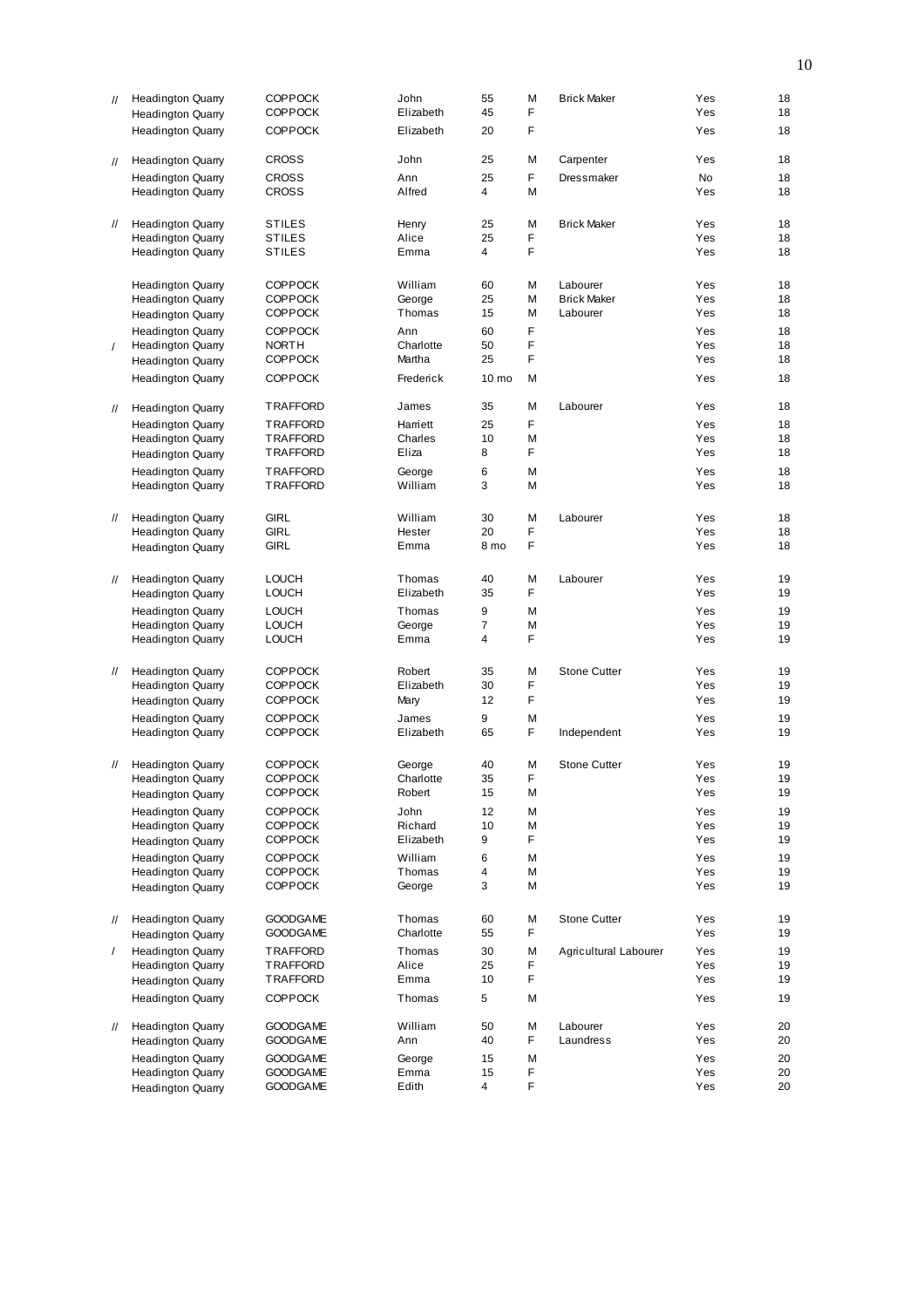| $\prime\prime$    | <b>Headington Quarry</b>                             | <b>MORRIS</b>                  | James                | 25                  | М      | <b>Brick Maker</b>    | Yes        | 20       |
|-------------------|------------------------------------------------------|--------------------------------|----------------------|---------------------|--------|-----------------------|------------|----------|
|                   | <b>Headington Quarry</b>                             | <b>MORRIS</b>                  | Grace                | 25                  | F      |                       | Yes        | 20       |
|                   | <b>Headington Quarry</b>                             | <b>MORRIS</b>                  | Fanny                | 6                   | F      |                       | Yes        | 20       |
|                   | <b>Headington Quarry</b>                             | <b>MORRIS</b>                  | Catherine            | 3                   | F      |                       | Yes        | 20       |
|                   |                                                      |                                |                      |                     |        |                       |            |          |
| $^{\prime\prime}$ | <b>Headington Quarry</b>                             | WEBB                           | James                | 35                  | M      | <b>Brick Maker</b>    | Yes        | 20       |
|                   | <b>Headington Quarry</b>                             | WEBB                           | Mary Ann             | 30                  | F      |                       | Yes        | 20       |
|                   | <b>Headington Quarry</b>                             | WEBB                           | George               | 9                   | М      |                       | Yes        | 20       |
|                   | <b>Headington Quarry</b>                             | WEBB                           | Robert               | 5                   | М      |                       | Yes        | 20       |
|                   | <b>Headington Quarry</b>                             | WEBB                           | William              | 3                   | M      |                       | Yes        | 20       |
|                   | <b>Headington Quarry</b>                             | WEBB                           | Eliza Ann            | 3 mo                | F      |                       | Yes        | 20       |
|                   |                                                      |                                |                      |                     |        |                       |            |          |
| $^{\prime\prime}$ | <b>Headington Quarry</b>                             | TRAFFORD                       | William              | 65                  | М<br>F | Agricultural Labourer | Yes        | 20       |
|                   | <b>Headington Quarry</b>                             | TRAFFORD<br>TRAFFORD           | Elizabeth<br>William | 50<br>25            | М      |                       | Yes<br>Yes | 20<br>20 |
|                   | <b>Headington Quarry</b>                             |                                |                      |                     |        |                       |            |          |
|                   | <b>Headington Quarry</b>                             | TRAFFORD                       | John                 | 15                  | М      |                       | Yes        | 20       |
| $\mathcal{U}$     | <b>Headington Quarry</b>                             | <b>COOPER</b>                  | Joseph               | 30                  | М      | Labourer              | Yes        | 20       |
|                   | <b>Headington Quarry</b>                             | <b>COOPER</b>                  | Ann                  | 35                  | F      |                       | Yes        | 20       |
|                   | <b>Headington Quarry</b>                             | <b>COOPER</b>                  | James                | 13                  | М      |                       | Yes        | 20       |
|                   | <b>Headington Quarry</b>                             | <b>COOPER</b>                  | Ann                  | 8                   | F      |                       | Yes        | 20       |
|                   |                                                      |                                |                      |                     |        |                       |            |          |
| $\prime\prime$    | <b>Headington Quarry</b>                             | <b>GIRL</b>                    | William              | 55                  | М      | Agricultural Labourer | No         | 20       |
|                   | <b>Headington Quarry</b>                             | GIRL                           | Rose                 | 15                  | F      |                       | Yes        | 20       |
|                   |                                                      |                                |                      |                     |        |                       |            |          |
| $\prime\prime$    | <b>Headington Quarry</b>                             | <b>JONES</b>                   | Louis                | 35                  | M<br>F | Mason                 | Yes        | 21       |
|                   | <b>Headington Quarry</b>                             | <b>JONES</b>                   | Rhoda                | 35                  |        |                       | Yes        | 21       |
|                   | <b>Headington Quarry</b>                             | <b>JONES</b>                   | Susanna              | 11                  | F      |                       | Yes        | 21       |
|                   | <b>Headington Quarry</b>                             | <b>JONES</b>                   | Matilda              | 9<br>$\overline{7}$ | F<br>F |                       | Yes<br>Yes | 21       |
|                   | <b>Headington Quarry</b>                             | <b>JONES</b>                   | Lydia                |                     |        |                       |            | 21       |
|                   | <b>Headington Quarry</b>                             | <b>JONES</b>                   | Louis                | 5                   | M      |                       | Yes        | 21       |
|                   | <b>Headington Quarry</b>                             | <b>JONES</b>                   | Harriett             | $\mathbf{1}$        | F      |                       | Yes        | 21       |
| $^{\prime\prime}$ | <b>Headington Quarry</b>                             | TRAFFORD                       | Robert               | 35                  | M      | <b>Brick Maker</b>    | Yes        | 21       |
|                   | <b>Headington Quarry</b>                             | TRAFFORD                       | Ann                  | 30                  | F      |                       | Yes        | 21       |
|                   | <b>Headington Quarry</b>                             | TRAFFORD                       | Thomas               | 8                   | М      |                       | Yes        | 21       |
|                   | <b>Headington Quarry</b>                             | TRAFFORD                       | William              | 6                   | М      |                       | Yes        | 21       |
|                   | <b>Headington Quarry</b>                             | TRAFFORD                       | Joseph               | 15                  | М      |                       | Yes        | 21       |
|                   |                                                      |                                |                      |                     |        |                       |            |          |
| $^{\prime\prime}$ | <b>Headington Quarry</b>                             | <b>HARRIS</b>                  | Mary Ann             | 45                  | F      | Shop Keeper           | Yes        | 21       |
|                   | <b>Headington Quarry</b>                             | <b>HARRIS</b>                  | Charles              | 20                  | M      | Mason                 | Yes        | 21       |
|                   | <b>Headington Quarry</b>                             | <b>HARRIS</b>                  | Richard              | 15                  | М      | Labourer              | Yes        | 21       |
|                   | <b>Headington Quarry</b>                             | <b>HARRIS</b>                  | Hester               | 15                  | F      |                       | Yes        | 21       |
|                   | <b>Headington Quarry</b>                             | <b>HARRIS</b>                  | William              | 13                  | M      |                       | Yes        | 21       |
|                   | <b>Headington Quarry</b>                             | <b>HARRIS</b>                  | Stephen              | $\overline{7}$      | М      |                       | Yes        | 21       |
|                   |                                                      |                                |                      |                     |        |                       |            |          |
| $^{\prime\prime}$ | <b>Headington Quarry</b><br><b>Headington Quarry</b> | <b>DURHAM</b><br><b>DURHAM</b> | Elizabeth<br>Emanuel | 35<br>10            | F<br>М | Labourer              | Yes<br>Yes | 21<br>21 |
|                   |                                                      |                                |                      |                     |        |                       |            |          |
| $^{\prime\prime}$ | <b>Headington Quarry</b>                             | SANDS                          | Henry                | 25                  | М      | <b>Brick Maker</b>    | No         | 21       |
|                   | <b>Headington Quarry</b>                             | <b>SANDS</b>                   | Phebe                | 30                  | F      |                       | Yes        | 21       |
|                   | <b>Headington Quarry</b>                             | SANDS                          | Elizabeth            | 5                   | F      |                       | Yes        | 21       |
|                   | <b>Headington Quarry</b>                             | SANDS                          | Henry                | 3                   | Μ      |                       | Yes        | 21       |
|                   | <b>Headington Quarry</b>                             | SANDS                          | Adelaide             | $\mathbf{1}$        | F      |                       | Yes        | 21       |
|                   |                                                      |                                |                      |                     |        |                       |            |          |
| $^{\prime\prime}$ | <b>Headington Quarry</b>                             | <b>JONES</b>                   | Robert               | 40                  | М      | Agricultural Labourer | Yes        | 22       |
|                   | <b>Headington Quarry</b>                             | <b>JONES</b>                   | Hester               | 50                  | F      |                       | Yes        | 22       |
|                   | <b>Headington Quarry</b>                             | <b>JONES</b>                   | John                 | 14                  | М      |                       | Yes        | 22       |
|                   | <b>Headington Quarry</b>                             | <b>JONES</b>                   | Robert               | 9                   | М      |                       | Yes        | 22       |
|                   |                                                      |                                | John                 |                     |        |                       |            | 22       |
| $\mathcal{U}$     | <b>Headington Quarry</b><br><b>Headington Quarry</b> | <b>JOYCE</b><br><b>JOYCE</b>   | William              | 80<br>30            | М<br>М | Labourer              | Yes<br>Yes | 22       |
|                   |                                                      |                                |                      |                     | F      |                       |            |          |
|                   | <b>Headington Quarry</b><br><b>Headington Quarry</b> | <b>JOYCE</b><br><b>JOYCE</b>   | Elizabeth<br>Thomas  | 30<br>6             | М      |                       | No<br>Yes  | 22<br>22 |
|                   | <b>Headington Quarry</b>                             | <b>JOYCE</b>                   | Ann                  | $\mathbf{1}$        | F      |                       | Yes        | 22       |
|                   |                                                      |                                |                      |                     |        |                       |            |          |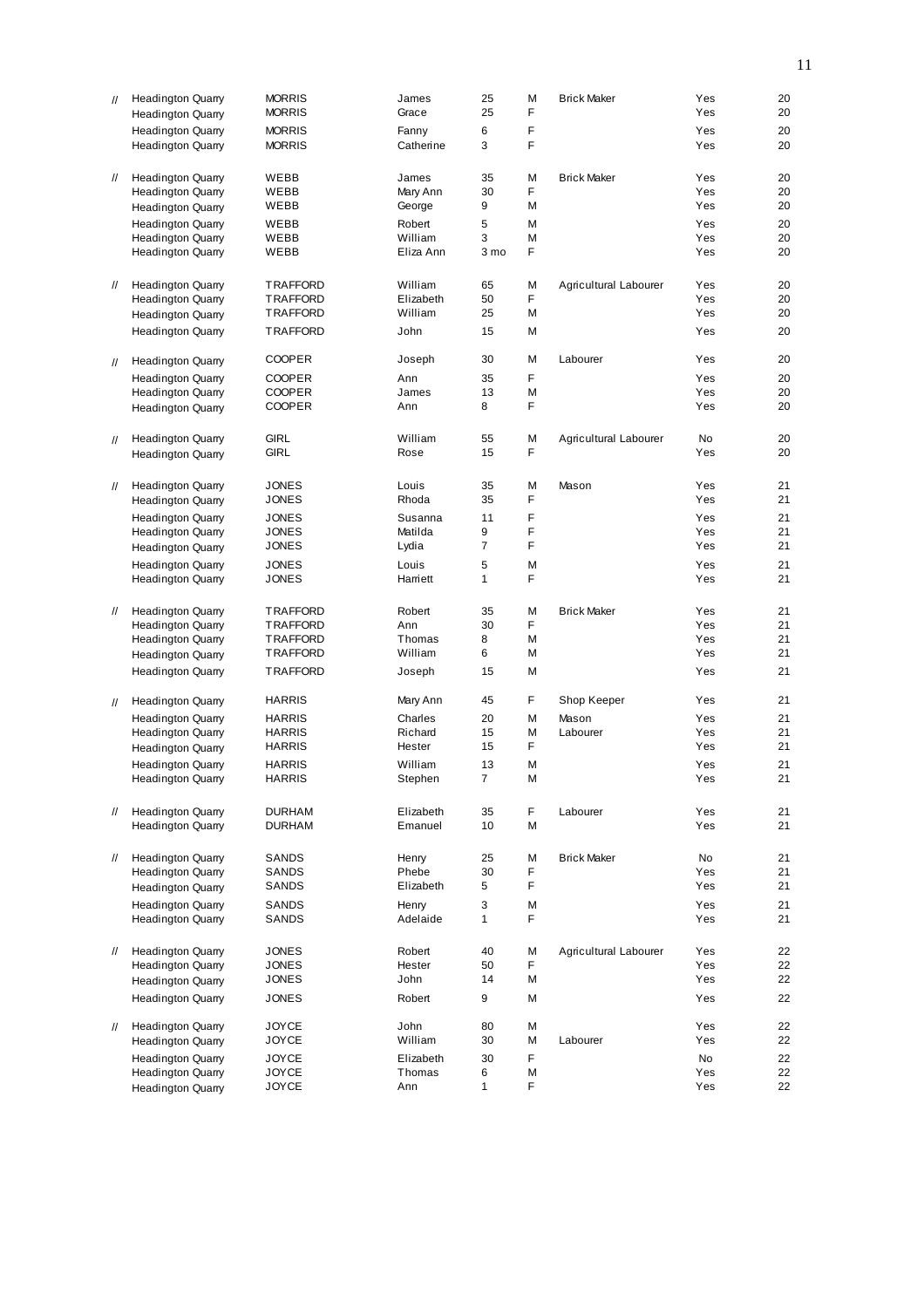| $\mathcal{U}$     | <b>Headington Quarry</b> | <b>HUMPHREY</b> | Stephen   | 25             | М | Mason               | Yes | 22 |
|-------------------|--------------------------|-----------------|-----------|----------------|---|---------------------|-----|----|
|                   | <b>Headington Quarry</b> | <b>HUMPHREY</b> | Elizabeth | 35             | F |                     | Yes | 22 |
|                   | <b>Headington Quarry</b> | <b>MOTT</b>     | James     | 25             | М |                     | Yes | 22 |
| $^{\prime\prime}$ | <b>Headington Quarry</b> | <b>COWDREY</b>  | William   | 25             | М | Carpenter           | Yes | 22 |
|                   | <b>Headington Quarry</b> | <b>COWDREY</b>  | Elizabeth | 20             | F |                     | Yes | 22 |
|                   | <b>Headington Quarry</b> | <b>COWDREY</b>  | Elizabeth | 6              | F |                     | Yes | 22 |
| $^{\prime\prime}$ | <b>Headington Quarry</b> | <b>COPPOCK</b>  | John      | 25             | M | <b>Brick Maker</b>  | Yes | 22 |
|                   | <b>Headington Quarry</b> | <b>COPPOCK</b>  | Charlotte | 25             | F |                     | Yes | 22 |
|                   | <b>Headington Quarry</b> | <b>COPPOCK</b>  | Charlotte | $\overline{2}$ | F |                     | Yes | 22 |
| $^{\prime\prime}$ | <b>Headington Quarry</b> | <b>BUSHNELL</b> | Elizabeth | 86             | F |                     | Yes | 22 |
| $\prime$          | <b>Headington Quarry</b> | GREEN           | John      | 25             | М | Labourer            | Yes | 22 |
|                   | <b>Headington Quarry</b> | <b>JONES</b>    | Hannah    | 15             | F |                     | Yes | 22 |
|                   | <b>Headington Quarry</b> | <b>JONES</b>    | Eliza     | 8              | F |                     | Yes | 22 |
| $^{\prime\prime}$ | <b>Headington Quarry</b> | <b>COPPOCK</b>  | William   | 20             | М | <b>Brick Maker</b>  | Yes | 22 |
|                   | <b>Headington Quarry</b> | <b>COPPOCK</b>  | Eliza     | 20             | F |                     | Yes | 22 |
|                   | <b>Headington Quarry</b> | <b>COPPOCK</b>  | Harriett  | $\mathbf{1}$   | F |                     | Yes | 22 |
| $^{\prime\prime}$ | <b>Headington Quarry</b> | <b>TAYLOR</b>   | Samuel    | 45             | М | Mason               | Yes | 23 |
|                   | <b>Headington Quarry</b> | <b>TAYLOR</b>   | Ann       | 50             | F |                     | Yes | 23 |
|                   | <b>Headington Quarry</b> | TAYLOR          | Charles   | 20             | M | Mason               | Yes | 23 |
|                   | <b>Headington Quarry</b> | <b>TAYLOR</b>   | Frederick | 20             | M | Labourer            | Yes | 23 |
|                   | <b>Headington Quarry</b> | TAYLOR          | George    | 15             | M | Labourer            | Yes | 23 |
| $^{\prime\prime}$ | <b>Headington Quarry</b> | <b>COPPOCK</b>  | James     | 30             | М | <b>Stone Cutter</b> | Yes | 23 |
|                   | <b>Headington Quarry</b> | <b>COPPOCK</b>  | Maria     | 30             | F |                     | Yes | 23 |
| $^{\prime\prime}$ | <b>Headington Quarry</b> | <b>SNOW</b>     | Ann       | 55             | F |                     | Yes | 23 |
| $\prime$          | <b>Headington Quarry</b> | WARD            | James     | 25             | М | Labourer            | Yes | 23 |
|                   | <b>Headington Quarry</b> | WARD            | William   | 20             | M | Labourer            | Yes | 23 |
|                   | <b>Headington Quarry</b> | WARD            | Charles   | 20             | M | Labourer            | Yes | 23 |
|                   | <b>Headington Quarry</b> | WARD            | Robert    | 15             | М | Labourer            | Yes | 23 |
|                   | <b>Headington Quarry</b> | <b>HEBBORN</b>  | Henry     | 15             | М | Labourer            | Yes | 23 |
| $^{\prime\prime}$ | <b>Headington Quarry</b> | <b>HOPE</b>     | Mary      | 50             | F | Labourer            | Yes | 23 |
|                   | <b>Headington Quarry</b> | <b>HOPE</b>     | Jane      | 20             | F |                     | Yes | 23 |
| $\prime$          | <b>Headington Quarry</b> | TRINDER         | James     | 20             | М |                     | Yes | 23 |
|                   | <b>Headington Quarry</b> | <b>TRINDER</b>  | Susannah  | 20             | F |                     | Yes | 23 |
| $^{\prime\prime}$ | <b>Headington Quarry</b> | 1 unoccupied    |           |                |   |                     |     | 23 |
|                   | <b>Headington Quarry</b> | <b>EDGINTON</b> | Charles   | 50             | М | Labourer            | Yes | 23 |
|                   | <b>Headington Quarry</b> | <b>EDGINTON</b> | Charlotte | 60             | F |                     | No  | 23 |
|                   |                          |                 |           |                |   |                     |     |    |
| $^{\prime\prime}$ | <b>Headington Quarry</b> | <b>HEBBORN</b>  | Elizabeth | 70             | F | Labourer            | Yes | 23 |
|                   | <b>Headington Quarry</b> | <b>HEBBORN</b>  | John      | 6              | М |                     | Yes | 23 |
| $\frac{1}{2}$     | <b>Headington Quarry</b> | WEBB            | George    | 30             | М | <b>Brick Maker</b>  | Yes | 23 |
|                   | <b>Headington Quarry</b> | WEBB            | Jamima    | 25             | F |                     | Yes | 23 |
|                   | <b>Headington Quarry</b> | WEBB            | George    | $\overline{4}$ | M |                     | Yes | 23 |
|                   | <b>Headington Quarry</b> | WEBB            | Robert    | 9 mo           | М |                     | Yes | 23 |
| $^{\prime\prime}$ | <b>Headington Quarry</b> | <b>WEBB</b>     | Mary      | 70             | F | Labourer            | Yes | 24 |
|                   | <b>Headington Quarry</b> | WEBB            | Elizabeth | 40             | F |                     | Yes | 24 |
|                   | <b>Headington Quarry</b> | WEBB            | Richard   | 25             | М | Labourer            | Yes | 24 |
|                   | <b>Headington Quarry</b> | WEBB            | Thomas    | 12             | М |                     | Yes | 24 |
| $^{\prime\prime}$ | <b>Headington Quarry</b> | <b>FOSTER</b>   | Elizabeth | 50             | F | Labourer            | No  | 24 |
|                   | <b>Headington Quarry</b> | PRICE           | Charles   | 30             | М | Labourer            | Yes | 24 |
|                   | <b>Headington Quarry</b> | <b>FOSTER</b>   | Ann       | 15             | F | Labourer            | Yes | 24 |
|                   | <b>Headington Quarry</b> | <b>FOSTER</b>   | Luezer    | 11             | F |                     | Yes | 24 |
|                   | <b>Headington Quarry</b> | <b>TOVEY</b>    | William   | 15             | М | Labourer            | No  | 24 |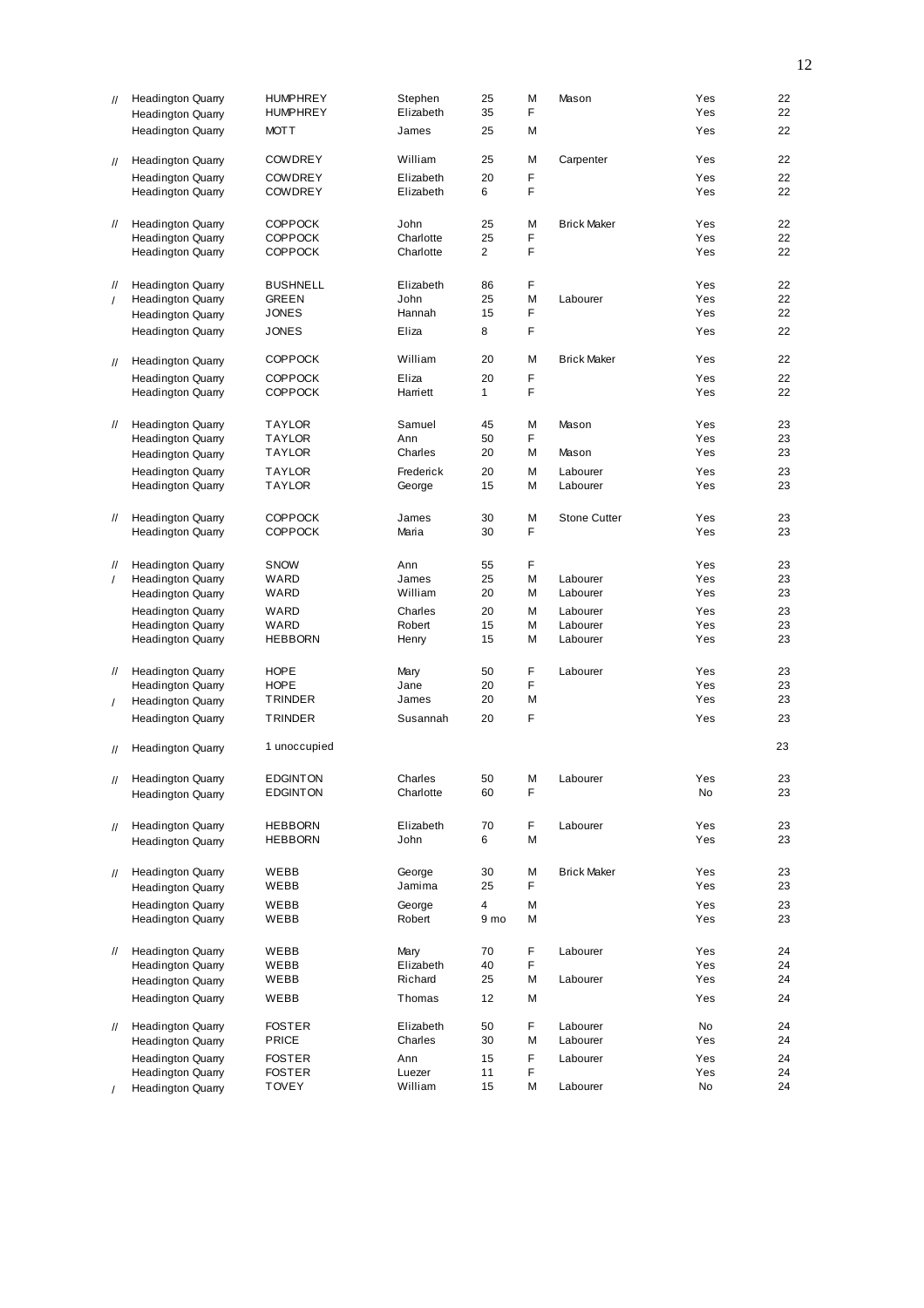| $\prime\prime$    | <b>Headington Quarry</b>                             | <b>GOODGAME</b>                | Stephen              | 25       | М      | <b>Stone Cutter</b>    | Yes        | 24       |
|-------------------|------------------------------------------------------|--------------------------------|----------------------|----------|--------|------------------------|------------|----------|
|                   | <b>Headington Quarry</b>                             | <b>GOODGAME</b>                | Hannah               | 25       | F      |                        | Yes        | 24       |
|                   | <b>Headington Quarry</b>                             | <b>GOODGAME</b>                | Eliza                | 8        | F      |                        | Yes        | 24       |
|                   | <b>Headington Quarry</b>                             | <b>GOODGAME</b>                | Stephen              | 3        | М      |                        | Yes        | 24       |
| $\prime$          | <b>Headington Quarry</b>                             | <b>HEDGES</b>                  | Harriett             | 15       | F      |                        | Yes        | 24       |
|                   |                                                      |                                |                      |          |        |                        |            |          |
| $^{\prime\prime}$ | <b>Headington Quarry</b>                             | <b>JONES</b>                   | Daniel               | 30       | M      | <b>Brick Maker</b>     | Yes        | 24       |
|                   |                                                      | <b>JONES</b>                   | Mary                 | 20       | F      |                        | No         | 24       |
|                   | <b>Headington Quarry</b>                             |                                |                      |          |        |                        |            |          |
|                   | <b>Headington Quarry</b>                             | <b>JONES</b>                   | John                 | 1        | M      |                        | No         | 24       |
|                   |                                                      |                                |                      |          |        |                        |            |          |
| $\prime\prime$    | <b>Headington Quarry</b>                             | <b>BUSHNELL</b>                | Ann                  | 35       | F<br>F |                        | Yes<br>Yes | 24       |
|                   | <b>Headington Quarry</b>                             | <b>BUSHNELL</b>                | Rebecca              | 10       |        |                        |            | 24       |
|                   | <b>Headington Quarry</b>                             | <b>BUSHNELL</b>                | Mary Ann             | 3        | F      |                        | Yes        | 24       |
| $\prime$          | <b>Headington Quarry</b>                             | EAST                           | Susanna              | 35       | F      | Labourer               | Yes        | 24       |
|                   |                                                      |                                |                      |          |        |                        |            |          |
| $^{\prime\prime}$ | <b>Headington Quarry</b>                             | <b>BUSHNELL</b>                | Joseph               | 30       | М      | Mason                  | Yes        | 24       |
|                   | <b>Headington Quarry</b>                             | <b>BUSHNELL</b>                | Matilda              | 20       | F      |                        | Yes        | 24       |
|                   |                                                      |                                |                      |          |        |                        |            |          |
| $^{\prime\prime}$ | <b>Headington Quarry</b>                             | <b>NORRIS</b>                  | William              | 70       | M      | Gardener               | Yes        | 24       |
|                   | <b>Headington Quarry</b>                             | <b>COOPER</b>                  | Sarah                | 75       | F      |                        | Yes        | 25       |
|                   |                                                      |                                |                      |          |        |                        |            |          |
| $^{\prime\prime}$ | <b>Headington Quarry</b>                             | <b>HEBBORN</b>                 | Mary                 | 35       | F      | <b>School Mistress</b> | Yes        | 25       |
|                   | <b>Headington Quarry</b>                             | <b>HEBBORN</b>                 | William Peter Walker | 16       | М      | Labourer               | No         | 25       |
|                   |                                                      |                                |                      |          |        |                        |            |          |
|                   |                                                      |                                |                      |          |        |                        |            |          |
| $^{\prime\prime}$ | <b>Headington Quarry</b>                             | LARGE                          | Joseph               | 45       | M      | Agricultural Labourer  | No         | 25       |
|                   | <b>Headington Quarry</b>                             | LARGE                          | Jane                 | 50       | F      |                        | Yes        | 25       |
|                   | <b>Headington Quarry</b>                             | LARGE                          | Joseph               | 20       | F      | Labourer               | Yes        | 25       |
|                   | <b>Headington Quarry</b>                             | LARGE                          | Daniel               | 15       | M      | Labourer               | Yes        | 25       |
|                   | <b>Headington Quarry</b>                             | LARGE                          | Elizabeth            | 15       | F      |                        | Yes        | 25       |
|                   | <b>Headington Quarry</b>                             | LARGE                          | Thomas               | 13       | М      |                        | Yes        | 25       |
|                   | <b>Headington Quarry</b>                             | LARGE                          | Edward               | 10       | M      |                        | Yes        | 25       |
|                   |                                                      |                                |                      |          |        |                        |            |          |
| $^{\prime\prime}$ | <b>Headington Quarry</b>                             | LYNE                           | Richard              | 20       | М      | Carpenter              | Yes        | 25       |
|                   | <b>Headington Quarry</b>                             | LYNE                           | Sarah Ann            | 20       | F      |                        | Yes        | 25       |
| $\sqrt{2}$        | <b>Headington Quarry</b>                             | <b>BUSHNELL</b>                | Robert               | 15       | M      | Labourer               | Yes        | 25       |
|                   |                                                      |                                |                      |          |        |                        |            |          |
| $^{\prime\prime}$ | <b>Headington Quarry</b>                             | <b>BUSHNELL</b>                | Sarah                | 40       | F      | Labourer               | Yes        | 25       |
|                   |                                                      |                                |                      |          | F      |                        |            | 25       |
|                   | <b>Headington Quarry</b>                             | <b>BUSHNELL</b>                | Mary Ann<br>Daniel   | 15<br>15 | M      |                        | Yes<br>Yes | 25       |
|                   | <b>Headington Quarry</b>                             | <b>BUSHNELL</b>                |                      |          |        | Labourer               |            |          |
|                   |                                                      |                                |                      |          |        |                        |            |          |
| $^{\prime\prime}$ | <b>Headington Quarry</b>                             | <b>BENSON</b>                  | Martha               | 69       | F      | Widow                  | Yes        | 25       |
|                   | <b>Headington Quarry</b>                             | <b>JACOBS</b>                  | Rachel               | 40       | F      | Widow                  | Yes        | 25       |
|                   | <b>Headington Quarry</b>                             | <b>JACOBS</b>                  | Joseph               | 14       | М      | Labourer               | Yes        | 25       |
|                   | <b>Headington Quarry</b>                             | <b>JACOBS</b>                  | Hannah               | 10       | F      |                        | Yes        | 25       |
|                   | <b>Headington Quarry</b>                             | JACOBS                         | George               | 7        | M      |                        | Yes        | 25       |
|                   | <b>Headington Quarry</b>                             | <b>JACOBS</b>                  | Daniel               | 4        | М      |                        | Yes        | 25       |
| $\prime$          | <b>Headington Quarry</b>                             | <b>SMITH</b>                   | Joseph               | 50       | М      | <b>Brick Maker</b>     | No         | 25       |
|                   |                                                      |                                |                      |          |        |                        |            |          |
| $\mathcal{U}$     | Headington Quarry                                    | <b>MORRIS</b>                  | Henry                | 25       | М      | <b>Brick Maker</b>     | Yes        | 25       |
|                   | <b>Headington Quarry</b>                             | <b>MORRIS</b>                  | Sarah                | 30       | F      |                        | Yes        | 25       |
|                   | <b>Headington Quarry</b>                             | <b>MORRIS</b>                  | Elizabeth            | 7        | F      |                        | Yes        | 25       |
|                   | <b>Headington Quarry</b>                             | <b>MORRIS</b>                  | Sarah                | 5        | F      |                        | Yes        | 26       |
|                   |                                                      |                                | Edward               | 4        |        |                        |            | 26       |
|                   | <b>Headington Quarry</b><br><b>Headington Quarry</b> | <b>MORRIS</b>                  | Thomas               | 2        | М<br>M |                        | Yes<br>Yes |          |
|                   |                                                      | <b>MORRIS</b><br><b>MORRIS</b> | William              | 5 days   | М      |                        | Yes        | 26<br>26 |
|                   | <b>Headington Quarry</b>                             |                                |                      |          |        |                        |            |          |
|                   |                                                      |                                |                      |          |        |                        |            |          |
| $^{\prime\prime}$ | <b>Headington Quarry</b>                             | <b>HAWKINS</b>                 | William              | 25       | М      | <b>Brick Maker</b>     | Yes        | 26       |
|                   | Headington Quarry                                    | <b>HAWKINS</b>                 | Ann                  | 25       | F      |                        | Yes        | 26       |
|                   | <b>Headington Quarry</b>                             | <b>HAWKINS</b>                 | George               | 5        | М      |                        | Yes        | 26       |
|                   | <b>Headington Quarry</b>                             | <b>HAWKINS</b>                 | James                | 1        | М      |                        | Yes        | 26       |
|                   |                                                      |                                |                      |          |        |                        |            |          |
| $\prime\prime$    | <b>Headington Quarry</b>                             | <b>COOPER</b>                  | Ann                  | 55       | F      | Widow                  | No         | 26       |
|                   | <b>Headington Quarry</b>                             | <b>COOPER</b>                  | Hannah               | 15       | F      |                        | Yes        | 26       |
|                   | <b>Headington Quarry</b>                             | <b>COOPER</b>                  | Frederick            | 15       | М      | Labourer               | Yes        | 26       |
|                   | <b>Headington Quarry</b>                             | <b>COOPER</b>                  | Eliza                | 13       | F      |                        | Yes        | 26       |
|                   | <b>Headington Quarry</b>                             | <b>COOPER</b>                  | Harriett             | 11       | F      |                        | Yes        | 26       |
|                   |                                                      |                                |                      |          |        |                        |            |          |